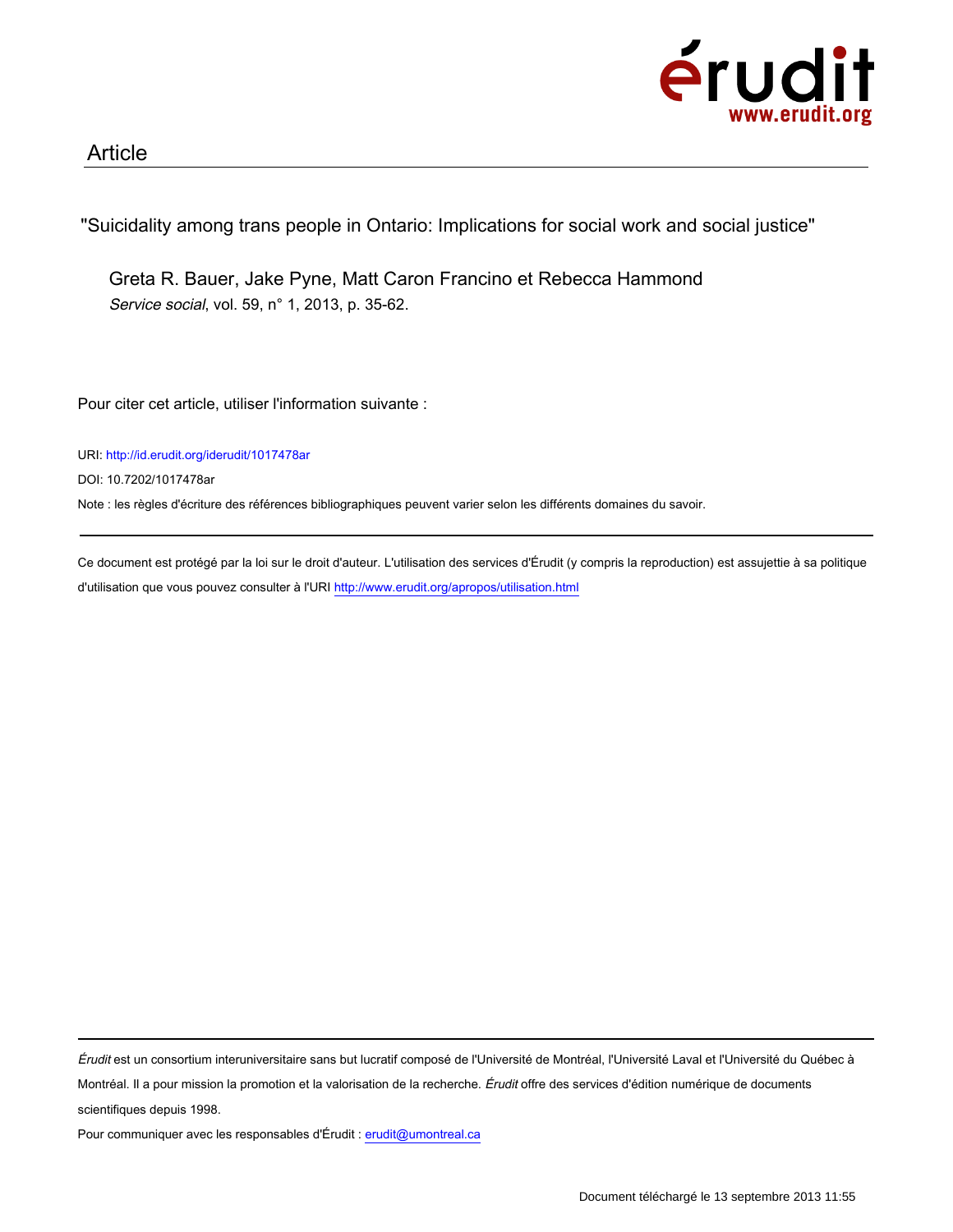## *VERSION ANGLAISE*

# **Suicidality among trans people in Ontario: Implications**  for social work and social justice<sup>\*</sup>

**Greta R. Bauer Jake Pyne Matt Caron Francino Rebecca Hammond**

## **ABSTRACT**

While transgender and transsexual (trans) communities have been documented to experience high rates of suicidality, little attention has been paid to how this may vary based on experiences of social injustice. Using survey data from the Trans PULSE Project (n=433), we estimated that suicidal thoughts were experienced by 36% of trans Ontarians over the past year, and that 10% attempted suicide during that time. Moreover, we documented that youth and those experiencing transphobia and lack of support are at heightened risk. Suicidality varied greatly by medical transition status, with those who were planning to transition sex, but who had not yet begun, being most vulnerable. Recommendations are made for improving wellbeing in trans communities, through policy advocacy, service provision, access to transition care, and fostering accepting families and communities.

**Keywords:** Transsexual; trans; suicide; social justice; social work; transphobia; social inclusion; sex transition.

## **BACKGROUND**

 $\overline{a}$ 

Suicide represents a major cause of death worldwide, accounting for 1.5% of all deaths (Nock et al., 2008). Socio-demographic characteristics have been consistently associated with both suicide attempts and completed suicides, including variables such as age, race/ethnicity and gender (Nock et al., 2008; Pelkonen et Marttunen, 2003). Social groups found to have higher rates for attempted or completed suicide include: Indigenous people (Nock et al., 2008); youth (Nock et al., 2008; Pelkonen et Marttunen, 2003); seniors (Nock et al., 2008); sexual minority youth and adults (King et al., 2008); and men (Nock et al., 2008; Pelkonen et Marttunen, 2003). Though the variable of gender is frequently cited as a primary factor in suicide, databases from

<span id="page-1-0"></span><sup>∗</sup> The research presented here was supported by an operating grant from the Canadian Institutes of Health Research, Institute of Gender and Health (Funding Reference #MOP-106478). Partners in Trans PULSE included the Sherbourne Health Centre (Toronto), The 519 Church Street Community Centre (Toronto), The University of Western Ontario (London), Wilfrid Laurier University (Waterloo), the Ontario HIV Treatment Network, and Rainbow Health Ontario. The Trans PULSE Steering Committee members were Greta Bauer, Robb Travers, Rebecca Hammond, Anjali K, Matthias Kaay, Jake Pyne, Nik Redman, Kyle Scanlon, and Anna Travers. The authors wish to acknowledge Ayden Scheim for assistance with manuscript preparation, the 16 Community Engagement Team members and other contributors who aided survey development, the 85 trans people and 4 allies who contributed to the first phase of the study that shaped this survey, and the 433 trans people who shared their experiences through their survey participation. The authors also wish to respectfully acknowledge Kyle Scanlon, a cherished member of our research team who we lost to suicide in 2012.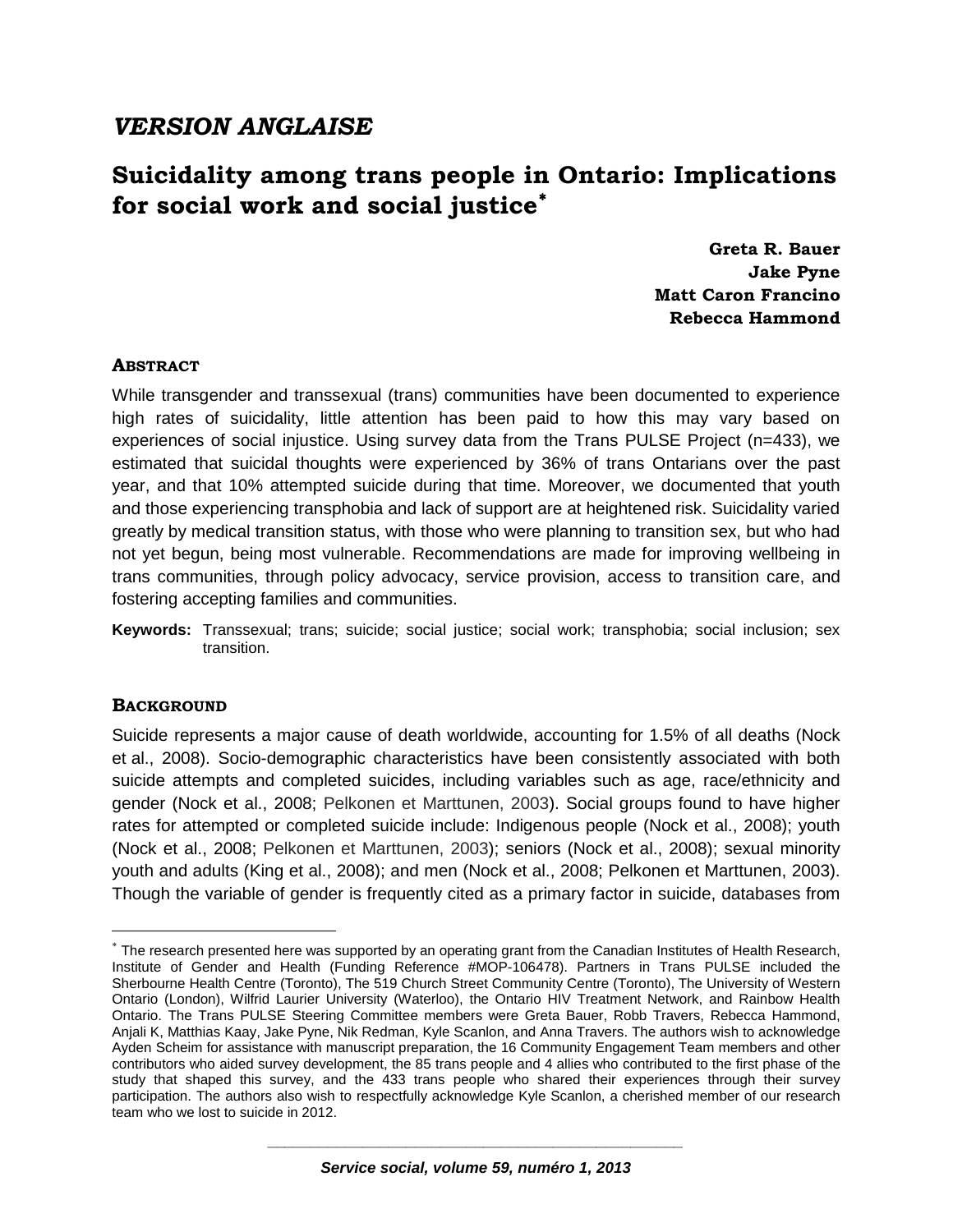which population data are drawn do not record information about gender identity and therefore do not shed light on whether or how transgender / transsexual (trans) people are included in this data. Existing studies report only on individuals defined as "man/male" or "woman/female", presumed to be cisgender people (non-trans) (Nock et al., 2008; Pelkonen et Marttunen, 2003).

Recent studies focusing on trans individuals have consistently reported elevated risk for suicide (Dhejne et al., 2011; Grant et al., 2010; McNeil, Bailey, Ellis, Morton et Regan, 2012; Motmans, de Biolley et Debunne, 2010; Whittle, Turner et Al-Alami, 2007; Whittle, Turner, Combs et Rhodes, 2008). While some researchers have claimed that it is the experience of discomfort with one's anatomical sex which leads to poor mental health among trans people (Steiner, Blanchard et Zucker, 1985), evidence is growing to support the idea that it is the immediate social environment which most impacts on wellbeing (Nuttbrock et al., 2012). As a highly stigmatized gender minority, trans people experience frequent and substantial threats to their wellbeing, for example: harassment in schools (Grant et al., 2011); violence (Lombardi, Wilchins, Priesing, Malouf, 2001); police brutality (Grant et al., 2011); discrimination in housing (Grant et al., 2011); discrimination in employment (Bauer et al., 2011; Grant et al., 2011; McNeil et al., 2012); and poverty (Bauer et al., 2010; Grant et al., 2011). In addition, barriers to accessing health and social services have been reported, including: difficulty accessing shelter (Namaste, 2000; Pyne, 2011; Sakamoto, Chin, Chapra et Ricciardi, 2009); denial of health care (Grant et al., 2011; Whittle et al., 2008); and refusal to approve gender affirming procedures such as hormone therapy and surgeries (McNeil et al., 2012; Whittle et al., 2008).

In Ontario, recent estimates for depressive symptomatology among trans people were 61% for trans women (male to female) (Rotondi et al., 2011b), and 66% for trans men (female to male) (Rotondi et al., 2011a). There is evidence to suggest that these high prevalences of depression may be the result of emotional injuries incurred by trans people. For trans women, depression has been correlated with experiencing conflicted responses from others toward their trans identity (Nuttbrock et al., 2012) as well as with unemployment and transphobia – societal discrimination against trans people (Rotondi et al., 2011b). In one study, the correlation between experiences of gender abuse and major depression and suicidality among adolescent trans women was so strong that researchers reported that findings suggested a direct causal relationship between the two (Nuttbrock et al., 2010). In two studies examining correlates of having ever experienced suicidal thoughts or attempts, current or past suicidality was found to correlate to: a younger age (Clements-Nolle, Marx et Katz, 2006); lack of familial/parental support (Grant et al., 2011); experiences of transphobic discrimination (Clements-Nolle et al., 2006); precarious employment or unemployment (Grant et al., 2011); and experiences of physical or sexual violence (Clements-Nolle et al., 2006; Grant et al., 2011).

A limited number of studies have explored protective factors for trans people's mental health and wellbeing. Increasing social support in one study was associated with reduced odds of depressive symptomatology in trans women, while sexual satisfaction was a protective factor for trans men (Rotondi et al., 2011b; Rotondi et al., 2011a). In another study, having one's gender affirmed by others was predictive of lower rates of major depression in trans women (Nuttbrock et al., 2012). Among trans youth, having strong parental support for their gender was associated with a 93% reduction in recent youth suicide attempts (Travers et al., 2012).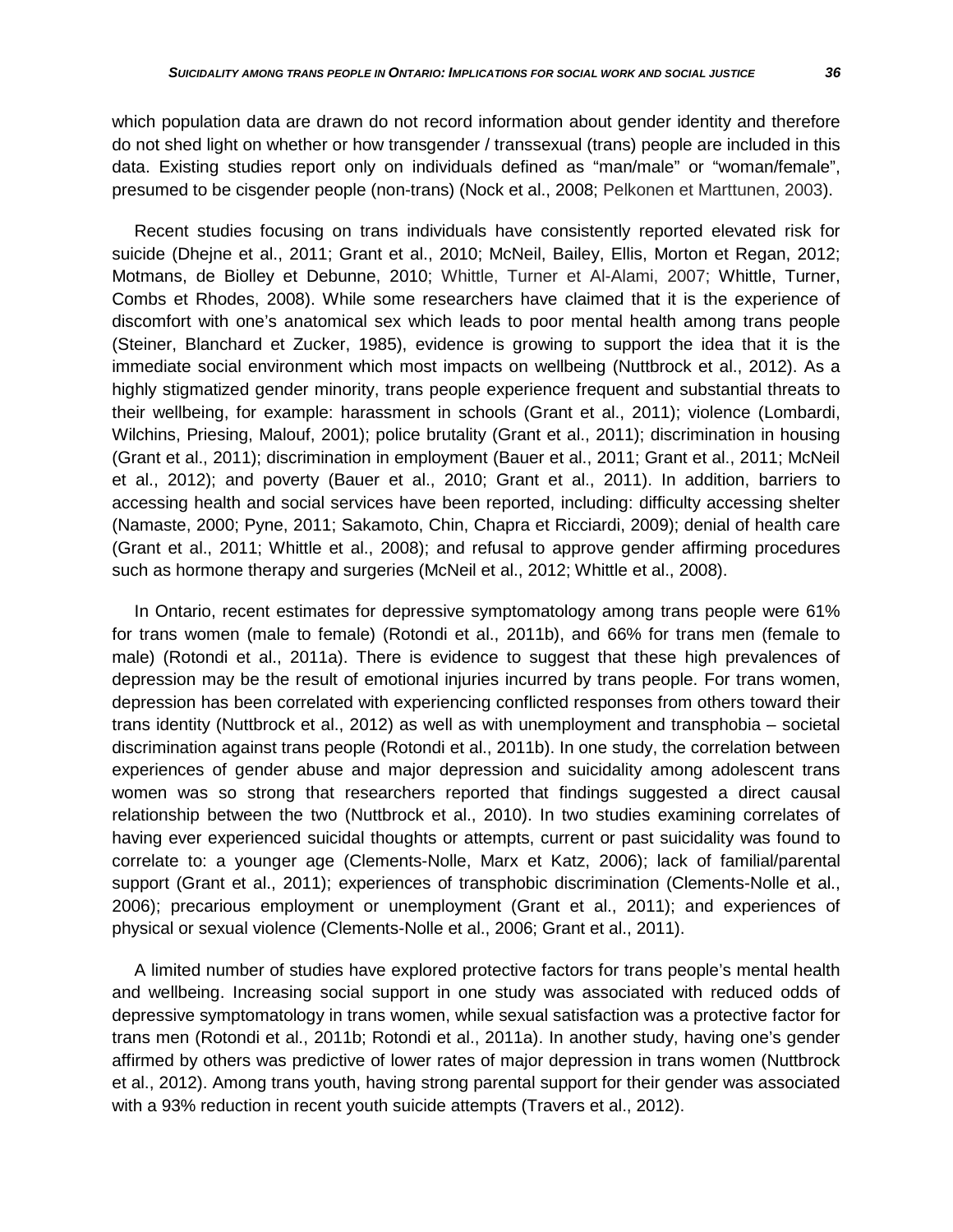The purpose of the current analysis was to estimate the prevalence of suicidal thoughts and attempts among trans people in Ontario, and to explore contributing risk and protective factors. Factors explored were based on findings from other studies as well as reports of lived experience by trans members of our community-based research team.

## **METHODS**

### **Participants and Sampling**

Data were from the Trans PULSE Project, a CIHR-funded, community-based study of how social exclusion impacts that health of trans people. Trans PULSE was created as a partnership between community organizations, trans community researchers, and academic researchers. Survey data were collected (online or on paper) in 2009-2010 from trans people in Ontario age 16 or older (n=433). To be eligible to take the survey, participants had to indicate they were included within a broad definition of "trans", but were not required to identify any particular way (e.g. transsexual), or to have begun or completed a transition – either a social transition to live in another gender, or a medical transition through hormones and/or surgeries.

Participant recruitment was undertaken using respondent-driven sampling (RDS), a networkbased sampling method in which participants each recruited up to three additional participants, and recruitment networks were tracked (Heckathorn, 2002).

## **Measures - Suicidality**

All data were self-reported. Participants were asked if they had ever seriously considered suicide or taking their own life, if this was related to being trans, and if it occurred in the past 12 months. Participants were also asked about suicide attempts, whether this occurred during the past 12 months, and whether they had seen or talked to a health professional following an attempt. They also reported their age at first suicide attempt.

### **Measures – Key demographics**

### *Age – was coded as youth (age 16 to 24) versus older non-youth.*

*Gender spectrum* – was coded into two categories: female-to-male versus male-to-female. When participants did not identify as male or female, identifying instead as genderqueer, Twospirit, or other bigender or fluid identities, these individuals were included in either the female-tomale or the male-to-female category based on the combination of their natal sex and their gender identity. For instance, a respondent who reported a natal sex of "female" and a gender identity of "genderqueer", would be placed in the female-to-male category.

*Gender fluidity* – included two categories: having a more conventional male/female identity versus a fluid identity (e.g. both male and female, neither, or something else).

*Ethno-racial group* – was composed of three groups. Participants were classified as Aboriginal if they indicated they were First Nations, Metis, or Inuit, or had another Aboriginal ethnicity. Non-Aboriginal participants were classified as white or racialized based on their responses to a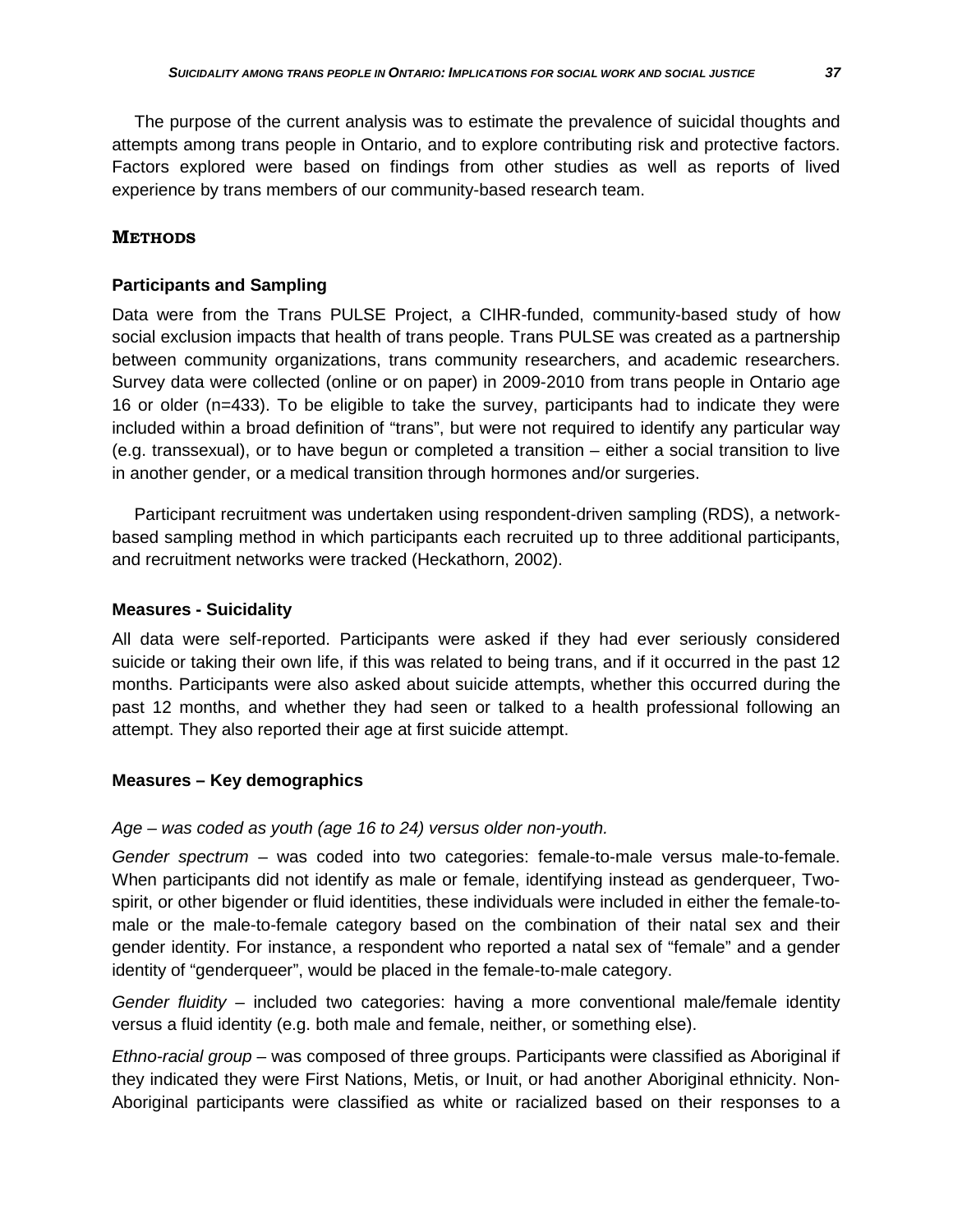question on ethno-racial background, a write-in question describing background, and indication as to whether or not they were perceived by others as a person of colour.

*Birthplace* – was classified on reporting that one was born in Canada versus elsewhere.

### **Measures – Social inclusion, transphobic experiences, and medical transition**

*Social support* – was assessed using the Medical Outcomes Study Social Support Scale (Sherbourne et Stewart, 1991). This was categorized into three groups: low (average support across 19 questions equals "some of the time" or less), medium (more than "some of the time" to "most of the time") and high (more than "most of the time" to "all of the time).

*Strong parental support for gender* – was coded by combining self-report of "very strong" support experienced from a parent or parents and self-report of expectation of such support, among those who had not yet come out to their parents. Those with less than "very strong" support comprised a second category.

*Transphobia* – was assessed using a scale adapted by the Trans PULSE team from a homophobia scale by Diaz, Ayala, Bein, Jenne, and Marin (2001). This 11-item scale assessed a range of transphobic experiences, from police harassment to feeling that being trans hurt or embarrassed one's family (Marcellin, Scheim, Bauer, et Redman, 2012). Transphobia was coded into three categories: low transphobia was defined as an average of "never" to "once or twice" across all items, medium transphobia as from more than "once or twice" average to a "sometimes" average, and high as an average ranging from more than "sometimes" to "always".

*Workplace discrimination* – was defined as reporting ever experiencing any of the following: being fired from a job for being trans, being denied a job because of being trans, or turning down a job offer because of a lack of a trans-positive working environment, versus reporting none of these experiences.

*Transphobic harassment and violence* – was coded into three categories: self-report of physical or sexual assault for being trans; report of verbal harassment or threats related to being trans, but not of assault; and report of none of these forms of violence.

*Medical transition status* – was self-reported as having completed a medical transition (by one's own definition of "completed") involving hormones and/or surgery, being in the process of transitioning, planning to transition but not yet having begun, and either not planning, being unsure, or indicating that the idea of "transition" does not apply.

### **Statistical Analysis**

Participant-reported information on social network size, along with information on recruitment patterns, was used to weight the data to produce estimated frequencies (Heckathorn, 2002) and 95% confidence intervals (Salganik et Heckathorn, 2004) that apply to the networked trans population in Ontario. Frequencies were calculated to describe experiences of suicidality overall, and within categories for key demographic variables and transition, transphobia and social exclusion variables. RDSAT software version 6.0.1 (Volz, Wejnert, Degani, et Heckathorn, 2007) was used to estimate weighted frequencies and 95% confidence intervals. While RDS sampling design limits some biases (for example, by limiting the number of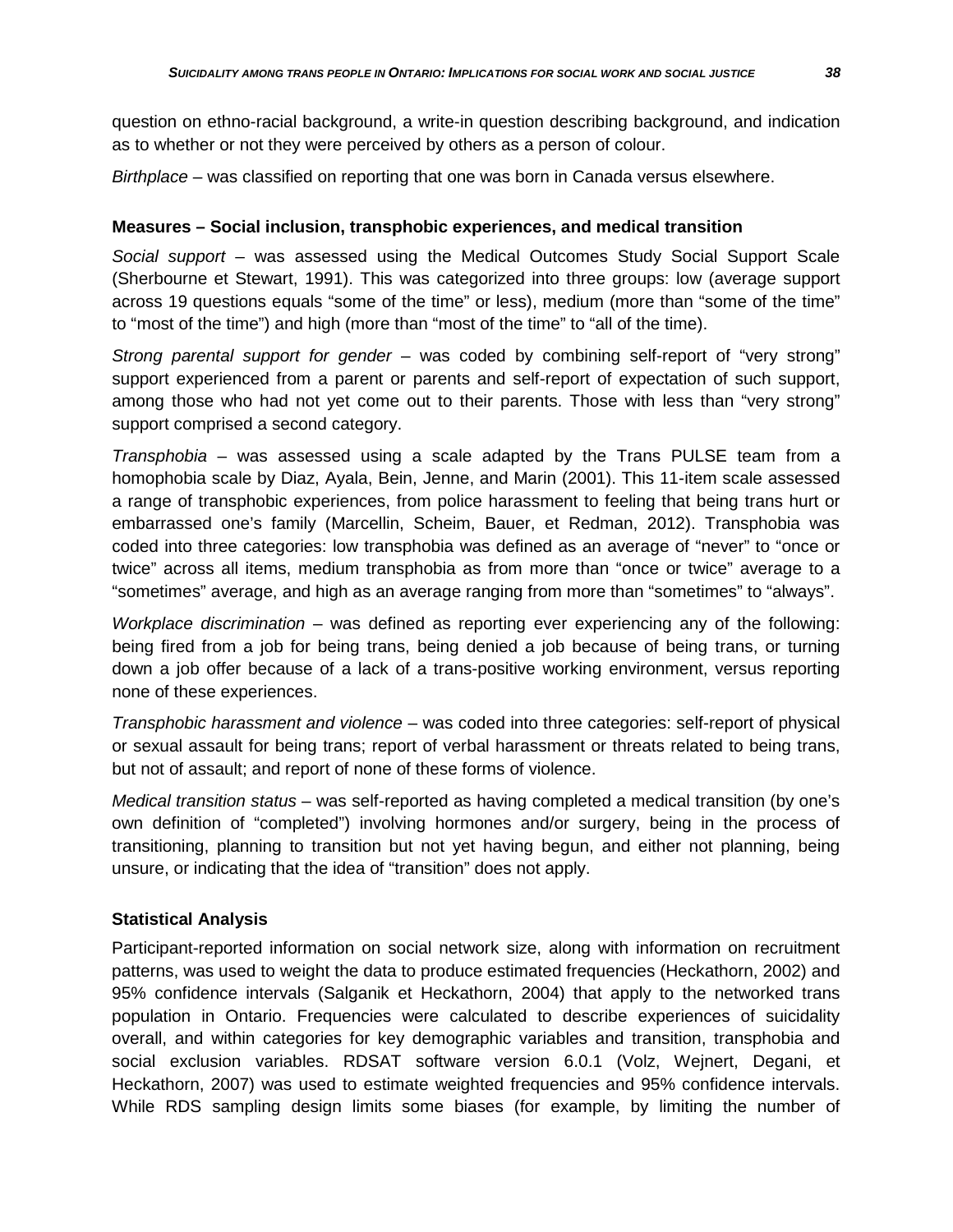participants one can recruit), these statistical methods adjust for biases related to differences in personal network size and different rates of recruiting among different groups. However, it is known that 95% confidence intervals may have less than 95% coverage (Salganik, 2006), and that the possibility remains for sampling biases that are unrelated to network size or differential over-/under-recruitment which cannot be adjusted for in analysis (McCreesh et al., 2012).

Since statistical tests such as chi-square tests are not available with these methods, variance recovery methods were used to produce tests for difference between proportions (Zou et Donner, 2008). Since p-values are not produced by these methods, they are not included, but in-text references to significant differences reflect this method.

## **RESULTS**

Frequencies for suicidal behaviour are presented in Table 1. We estimated that 77% of trans people in Ontario age 16 and over have ever seriously considered suicide, and that two-thirds of these persons would attribute that as related to their being trans. A very high proportion – 43% – had ever attempted suicide. Suicidality could emerge at a young age. Among those having ever attempted suicide, about one-third first did so at less than 15 years of age, and another onethird between ages 15 and 19 years. Within the past year, an estimated 36% of Ontario trans people had seriously considered suicide and 10% attempted.

**Table 1 Suicidal thoughts and behaviour among trans people in Ontario, Canada: Weighted frequencies**

|                                                      | <b>Weighted frequency in</b><br>trans population<br>$N = 433$ |          |  |
|------------------------------------------------------|---------------------------------------------------------------|----------|--|
|                                                      | %                                                             | 95% CI   |  |
| Considered suicide, ever                             | 77                                                            | (70, 84) |  |
| Related to being trans, among those considering      | 65                                                            | (57, 75) |  |
| Considered suicide, past year                        | 36                                                            | (28, 44) |  |
| Attempted suicide, ever                              | 43                                                            | (35, 51) |  |
| Age at first suicide attempt, among those attempting |                                                               |          |  |
| <15 years                                            | 36                                                            | (26, 49) |  |
| $15-19$ years                                        | 31                                                            | (22, 42) |  |
| 20-24 years                                          | 11                                                            | (5, 19)  |  |
| 25-39 years                                          | 13                                                            | (4, 20)  |  |
| $40+$ years                                          | 9                                                             | (2, 17)  |  |
| Saw health professional following attempt?           | 68                                                            | (56, 78) |  |
| Attempted suicide, past year                         | 10                                                            | (6, 16)  |  |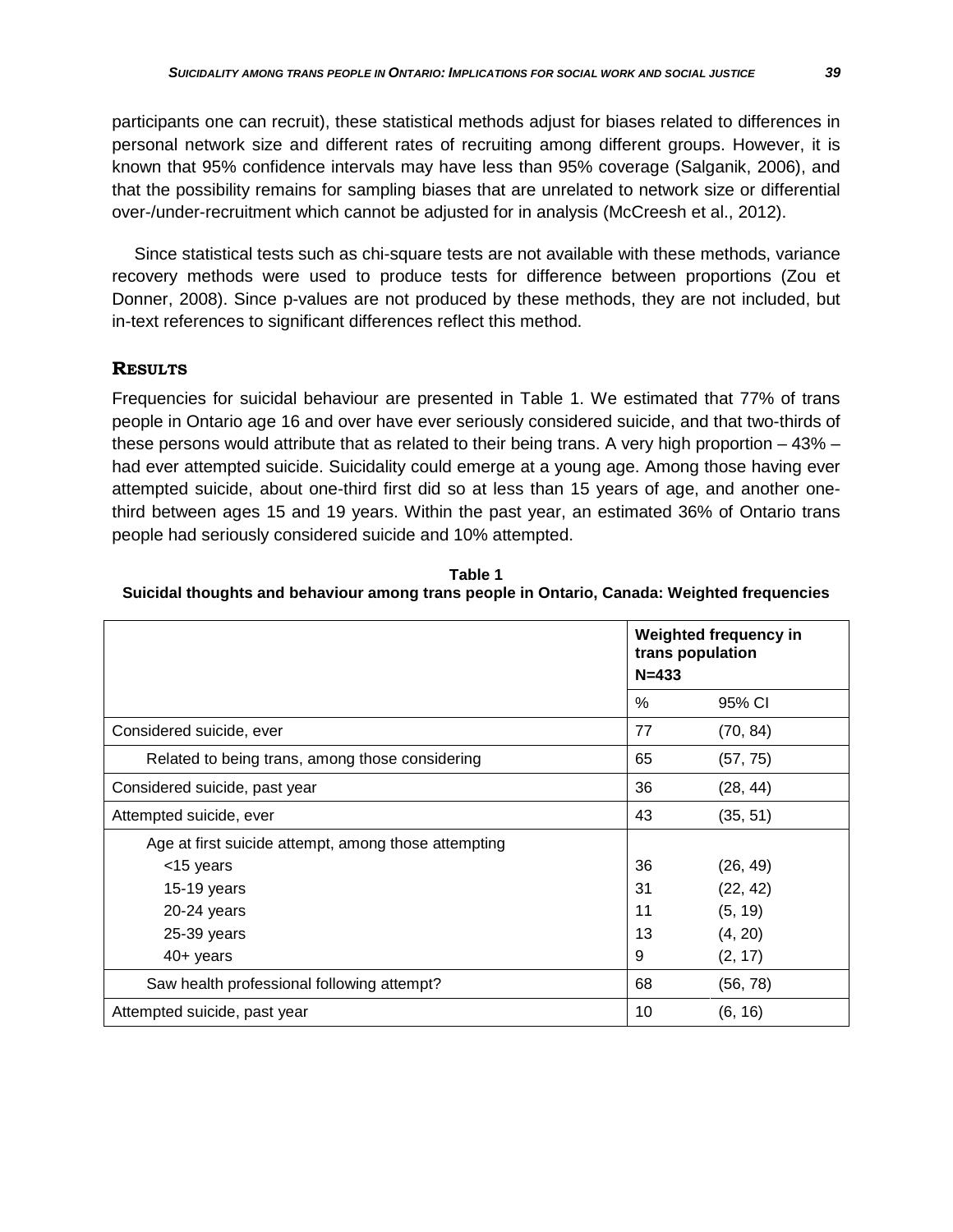In Table 2, we present frequencies for demographics of Ontario trans people, which are described in more detail elsewhere (Bauer, Travers, Scanlon et Coleman, 2012). We also present proportions within each demographic category that have seriously considered, or (separately) attempted suicide within the past year. Trans people were young, as a group, relative to the population, with about half falling on the male-to-female (MTF) spectrum and half on the female-to-male (FTM) spectrum. While most trans people held a primarily masculine or feminine identity, we estimated that about one in five (19%) had an identity that is both male and female, neither, or fluid. About one in four trans people was also a member of a racialized group: 7% Aboriginal and 16% non-Aboriginal, and one in five was born outside of Canada. Neither past-year suicidal consideration nor attempts differed significantly across demographic groups, with the exception of age. Among the most vulnerable groups were trans youth age 16 to 24 years, among whom 19% attempted suicide in the past year in comparison with 7% for those aged 25 years and older.

| Table 2                                                                                     |
|---------------------------------------------------------------------------------------------|
| Past-year suicidal thoughts and behaviour, by demographic background, among trans people in |
| <b>Ontario, Canada</b>                                                                      |

| <b>Background factor</b>                 |    | <b>Frequency of</b><br>background<br>factor in trans<br>population<br>$N = 433$ |    | <b>Proportions</b><br>with past-year<br>suicidal ideation |                | Proportion<br>attempting<br>suicide in<br>past year |  |
|------------------------------------------|----|---------------------------------------------------------------------------------|----|-----------------------------------------------------------|----------------|-----------------------------------------------------|--|
|                                          | %  | 95% CI                                                                          | %  | 95% CI                                                    | %              | 95% CI                                              |  |
| Age                                      |    |                                                                                 |    |                                                           |                |                                                     |  |
| Youth, 16-24 yrs                         | 35 | (27, 44)                                                                        | 51 | (36, 65)                                                  | 19             | (10, 30)                                            |  |
| $25+$ yrs                                | 65 | (56, 73)                                                                        | 31 | (21, 40)                                                  | $\overline{7}$ | (1, 12)                                             |  |
| Gender spectrum                          |    |                                                                                 |    |                                                           |                |                                                     |  |
| Female-to-male spectrum                  | 53 | (45, 62)                                                                        | 38 | (26, 50)                                                  | 11             | (4, 20)                                             |  |
| Male-to-female spectrum                  | 47 | (38, 56)                                                                        | 35 | (24, 46)                                                  | 10             | (4, 18)                                             |  |
| Gender fluidity                          |    |                                                                                 |    |                                                           |                |                                                     |  |
| Primarily fluid or third gender identity | 19 | (13, 27)                                                                        | 31 | (17, 52)                                                  | 6              | (0, 15)                                             |  |
| Primarily masculine or feminine identity | 81 | (73, 87)                                                                        | 36 | (28, 45)                                                  | 11             | (5, 17)                                             |  |
| Ethnoracial group                        |    |                                                                                 |    |                                                           |                |                                                     |  |
| Aboriginal                               | 7  | (4, 11)                                                                         | 21 | (7, 44)                                                   | 11             | (0, 28)                                             |  |
| Non-Aboriginal white                     | 77 | (71, 84)                                                                        | 38 | (29, 47)                                                  | 9              | (5, 16)                                             |  |
| Non-Aboriginal racialized                | 16 | (10, 22)                                                                        | 34 | (15, 57)                                                  | 14             | (0, 34)                                             |  |
| Place of birth                           |    |                                                                                 |    |                                                           |                |                                                     |  |
| Canada                                   | 81 | (75, 87)                                                                        | 38 | (29, 47)                                                  | 11             | (6, 18)                                             |  |
| Outside of Canada                        | 19 | (13, 26)                                                                        | 30 | (14, 53)                                                  | 13             | (0, 31)                                             |  |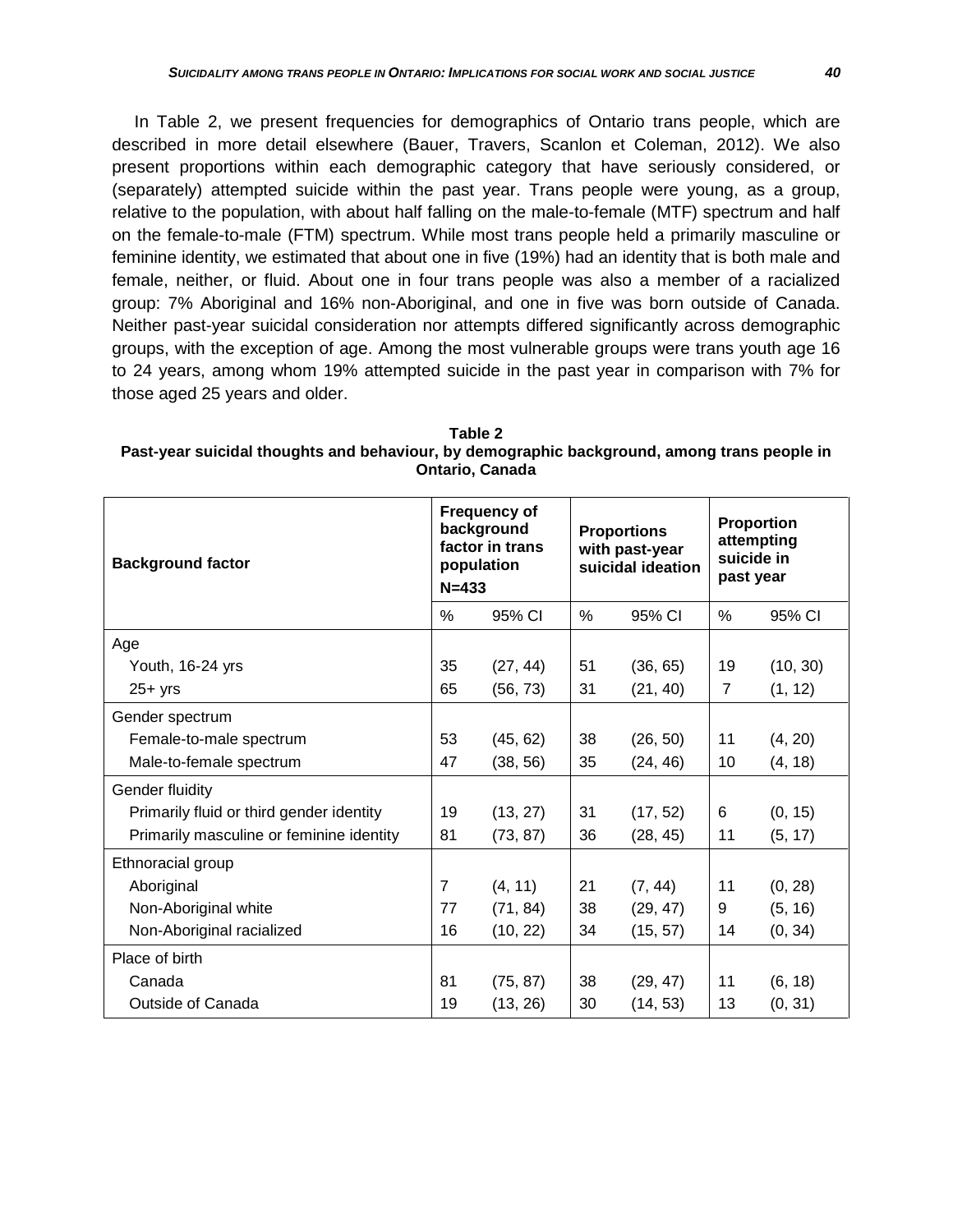Frequencies of transition, transphobia and social inclusion factors are displayed in Table 3, along with the proportions within each category considering and attempting suicide. Experiences of transphobia and lack of social inclusion and support were common. For example, 72% of trans people reported that they did not have "very strong" support from their parents for their gender identity or expression. About one-third had experienced some form of workplace discrimination that they would report as being because they are trans (note that much larger proportions had experienced these forms of discrimination, but were unsure if it was because they were trans). An estimated 20% of trans Ontarians had been physically or sexually assaulted because they were trans, with an additional 34% experiencing verbal harassment or transphobic threats.

| Social inclusion, transphobia<br>or transition factor | <b>Frequency in</b><br>trans population<br>$N = 433$ |          | <b>Proportions</b><br>with past-year<br>suicidal ideation |          | <b>Proportion</b><br>attempting<br>suicide in<br>past year |          |
|-------------------------------------------------------|------------------------------------------------------|----------|-----------------------------------------------------------|----------|------------------------------------------------------------|----------|
|                                                       | %                                                    | 95% CI   | %                                                         | 95% CI   | %                                                          | 95% CI   |
| Social support                                        |                                                      |          |                                                           |          |                                                            |          |
| Low: 1-3                                              | 35                                                   | (27, 44) | 39                                                        | (28, 55) | 16                                                         | (8, 28)  |
| Medium: > 3 to 4                                      | 32                                                   | (24, 39) | 31                                                        | (17, 44) | 9                                                          | (2, 17)  |
| High: $>4$ to 5                                       | 34                                                   | (27, 42) | 32                                                        | (21, 47) | $\overline{c}$                                             | (0, 5)   |
| Strong parental support for gender                    |                                                      |          |                                                           |          |                                                            |          |
| Yes                                                   | 28                                                   | (22, 37) | 19                                                        | (9, 31)  | $\overline{2}$                                             | (0, 5)   |
| No.                                                   | 72                                                   | (63, 78) | 44                                                        | (32, 54) | 15                                                         | (7, 25)  |
| Transphobia                                           |                                                      |          |                                                           |          |                                                            |          |
| Low: 0-11                                             | 39                                                   | (31, 46) | 24                                                        | (13, 36) | 6                                                          | (0, 15)  |
| Medium: $>11$ to 22                                   | 51                                                   | (43, 58) | 39                                                        | (29, 50) | 10                                                         | (4, 16)  |
| High: >22                                             | 11                                                   | (6, 17)  | 55                                                        | (27, 79) | 22                                                         | (4, 44)  |
| History of workplace discrimination                   |                                                      |          |                                                           |          |                                                            |          |
| Yes                                                   | 35                                                   | (27, 42) | 41                                                        | (30, 59) | 9                                                          | (3, 17)  |
| <b>No</b>                                             | 66                                                   | (58, 74) | 31                                                        | (22, 42) | 13                                                         | (4, 22)  |
| Transphobic harassment and violence                   |                                                      |          |                                                           |          |                                                            |          |
| None                                                  | 46                                                   | (38, 55) | 28                                                        | (18, 40) | 4                                                          | (1, 10)  |
| Verbal harassment or threats                          | 34                                                   | (28, 42) | 35                                                        | (23, 49) | 8                                                          | (2, 15)  |
| Physical or sexual assault                            | 20                                                   | (13, 25) | 56                                                        | (40, 74) | 29                                                         | (12, 47) |
| <b>Medical transition status</b>                      |                                                      |          |                                                           |          |                                                            |          |
| Have medically transitioned                           | 26                                                   | (19, 34) | 23                                                        | (12, 36) | 1                                                          | (0, 3)   |
| In process                                            | 24                                                   | (18, 30) | 41                                                        | (28, 58) | 18                                                         | (7, 30)  |
| Planning, but not begun                               | 26                                                   | (20, 34) | 55                                                        | (34, 70) | 27                                                         | (6, 40)  |
| Not planning / unsure / does not apply                | 24                                                   | (16, 31) | 23                                                        | (10, 40) | 3                                                          | (0, 7)   |

**Table 3 Past-year suicidal thoughts and behaviour, by social inclusion, transphobia and transition factors, among trans people in Ontario, Canada**

Regarding medical transition status, the trans community could be split into quarters, with one quarter having completed a medical transition (which could involve different combinations of hormones and/or surgeries), one quarter being in process, one quarter planning to medically transition but not having begun the process, and the remainder either not planning to transition, being unsure, or feeling that the entire concept of transition did not apply to them.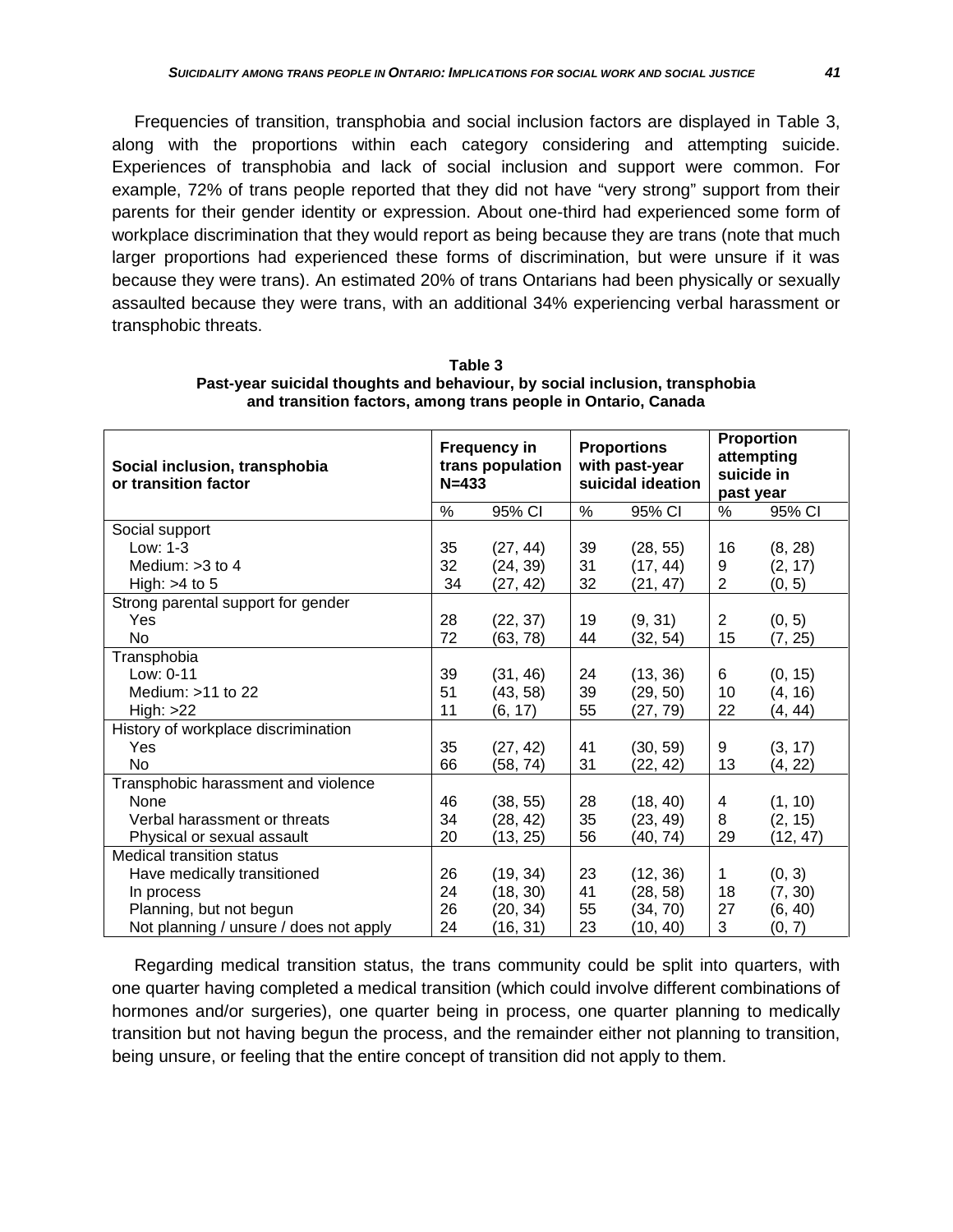Suicide risk was not evenly distributed, and varied greatly across the factors in Table 3. While consideration of suicide did not differ significantly by level of social support, those with high levels of social support were significantly less likely to attempt suicide than those with little support (2% versus 16%). Strong parental support for one's gender identity or expression was associated with significantly lower past-year prevalences of both suicidal consideration and attempts. Those experiencing high levels of transphobia were more likely to consider suicide than those experiencing low levels. Interestingly, there was no suggestion that suicidality (either consideration or attempts) differed between those who had experienced trans-related workplace discrimination and those who had not. Transphobic violence, in contrast, showed strong associations. Among those who experienced transphobic physical or sexual violence, 56% had seriously considered suicide in the past year and 29% attempted; this contrasts with 28% and 4% respectively among those who experienced no transphobic assault, harassment or threats. Thus those who had experienced transphobic physical or sexual violence were seven times more likely to have attempted suicide in the past year. Finally, medical transition status was significantly associated with suicidality. Past-year serious consideration of suicide was highest among those who were planning a medical transition (55% considered suicide in this group), significantly higher than among those who had completed a transition, and among those who were not planning to or did not need to transition. Those planning or in process of medically transitioning sex also had very high prevalences of past-year attempts (27% and 18%, respectively), each significantly higher than prevalences of attempts in the other two groups: 1% among those who completed medical transition and 3% among those not planning a transition or for whom the concept did not apply.

### **IMPLICATIONS FOR SOCIAL WORK PRACTICE**

The high levels of suicidality observed are consistent with studies from other locations (Dhejne et al., 2011; Grant et al., 2010; Mathy, 2002; McNeil et al., 2012; Motmans et al., 2010; Whittle et al., 2007; Whittle et al., 2008), and reflect serious and immediate concerns for trans people, their families and their communities. Importantly, suicidality varied widely depending on participants' experiences of transphobia and transphobic violence, the social and familial support available to them, and their stage of transition. While some researchers have claimed that it is the very fact of being trans which leads to poor mental health (Steiner et al., 1985), our findings suggest that suicidality within trans communities is a social justice issue. The Canadian Association of Social Workers (CASW) enshrines the "pursuit of social justice" as one of six core values in the CASW (2005) Code of Ethics, requiring that social workers strive toward the elimination of discrimination, the equitable distribution of resources to meet basic needs, and the provision of services to protect individuals from harm (p.5). Our findings indicate that the conditions for social justice are absent for Ontario trans communities. We discuss implications for social work research, education, policy and direct practice.

For social work researchers and educators, it is important to intervene in forms of marginalization that impact trans people with or without direct discrimination. Namaste (2000) introduced the concept of *erasure* to describe the way transsexuality is managed in culture and institutions, describing it as "a condition which ultimately inscribes transsexuality as impossible" (p.4-5). Bauer et al. (2009) identified two interrelated forms of erasure: informational and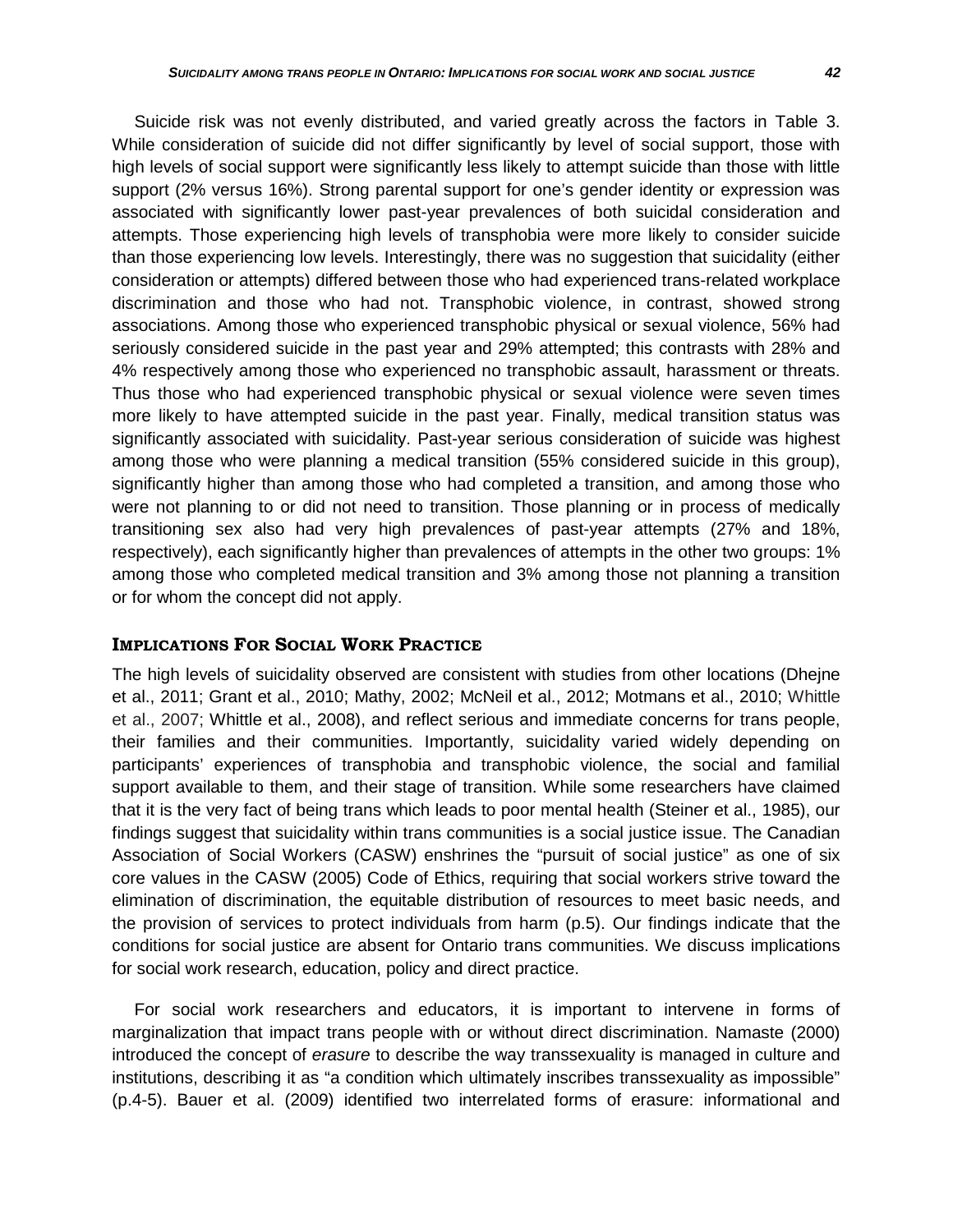informational systems such as research studies, needs assessments and curricula. This in turn reinforces institutional erasure, the active or passive erasure of trans people's needs from the policies and practices of institutions. Simply put, programs are not created to serve people who do not exist; thus the ability of trans people to obtain just and equitable access to services, is dependent on the collection and distribution of accurate information about their lives. It is the responsibility of researchers and organizations to provide methods for trans people to identify themselves on surveys and intake forms. It is the responsibility of social work educators to gather and impart information about the needs of trans communities.

These findings also indicate a number of policy arenas in which social work advocacy is needed, including human rights legislation, access to medical transition, and organizational policy. Given the high levels of violence and discrimination that trans people face, explicit human rights protections are important for reducing vulnerability. While progress has been made, there remains a need to advocate for explicit protections at the federal level, as well as within all provinces and territories. In addition, at the organizational level, there is a need for access and equity policies to protect the rights of trans clients and staff. Given the strong correlation between transphobic violence and suicide, it is imperative that social workers advocate for equitable access to services such as rape crisis centers and shelters. There is an ongoing history of barriers for trans people requiring these services, in particular for trans women seeking access to women's services (Namaste, 2000). Social workers must ensure that the injustice trans people face in society is not mirrored at the level of service provision.

An additional policy issue in need of advocacy is access to medical transition care. Suicide prevalence in our findings was clearly linked to participants' stage of medical transition with those at the highest risk being those who were planning to transition but had not yet begun, and the lowest being among those who had completed a medical transition. These findings indicate that it is crucial to dismantle barriers to accessing transition tools (hormones and surgeries). Further, it is important to reconsider the role of imposed delays such as the "real life experience", meant to establish readiness for transition. Though mental health professionals are often concerned to ensure that trans people are emotionally stable prior to being approved for transition, our findings indicate the need to consider that for some trans people, access to transition may potentially be a basic need, and thus necessary for achieving such stability.

For social workers in direct practice with families and youth, these findings have many implications. As noted, both suicide consideration and attempts were significantly higher among trans youth, with two-thirds of reported first-time suicide attempts occurring prior to age 20. There is a need for social work practitioners to be aware of these risks and to gain knowledge of emerging options to support trans youth, including community groups and resources as well as access to puberty suppressant hormones and early transition-related care. It is also clear, based on the results of this analysis and a separate youth-specific analysis (Travers et al., 2012), that family support plays a key protective role for young people. Though many major urban centres now offer services for trans or LGBTQ youth, very few services are equipped to provide in-depth support to parents who are often struggling to process their own transphobia and complex emotional reactions to a trans child. Social workers can strengthen vital parent-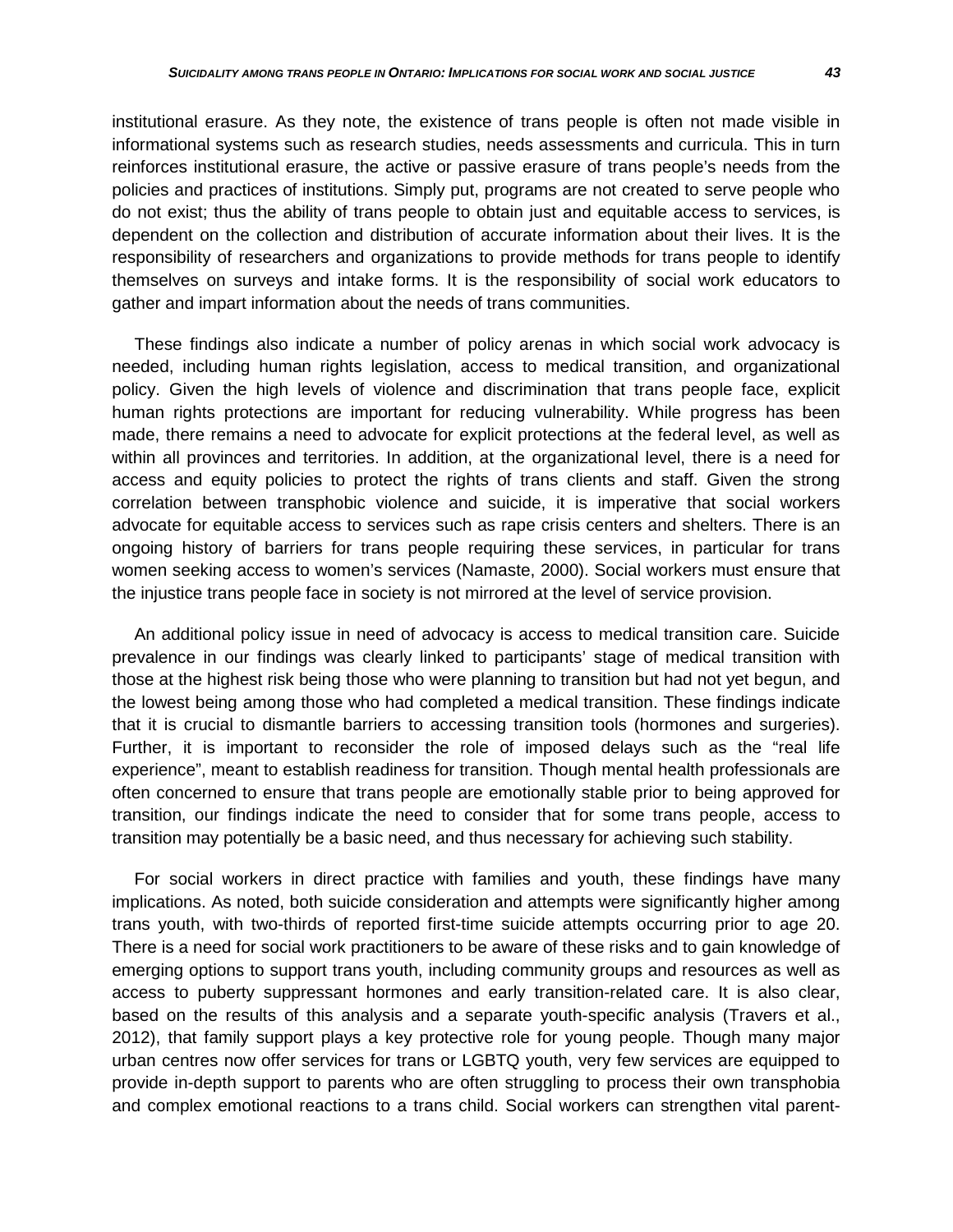child bonds by acting as supports to parents as they learn to embrace their child. Lastly, for social workers practicing in all contexts, our findings draw a strong link between trans people's available social support and suicidality. Directing efforts toward building empowered and resilient families and communities will serve as much needed protection.

In closing, the high frequency of suicidality among trans people demands that action be taken. This study joins a growing body of literature calling for a social work response to the conditions of social injustice within trans communities (Hartley et Whittle, 2003; Mallon, 1999; Morrow et Messinger, 2006; Pyne, 2011; Sakamoto et al., 2009). These results speak to the need to include trans people within research, educational curricula, human rights legislation and organizational policy. In addition, these results speak to the importance of advocating for trans people's access to transition-related care, for fostering their acceptance within families and for working toward social justice for all members of trans communities.

### **Greta R. Bauer, PhD, MPH**

Professeure Épidémiologie et Biostatistique The University of Western Ontario

> **Jake Pyne, MSW** Projet « Trans PULSE »

**Matt Caron Francino, MEd** Coordonnateur des services francophones Santé arc-en-ciel Ontario

> **Rebecca Hammond, MSc** Projet « Trans PULSE »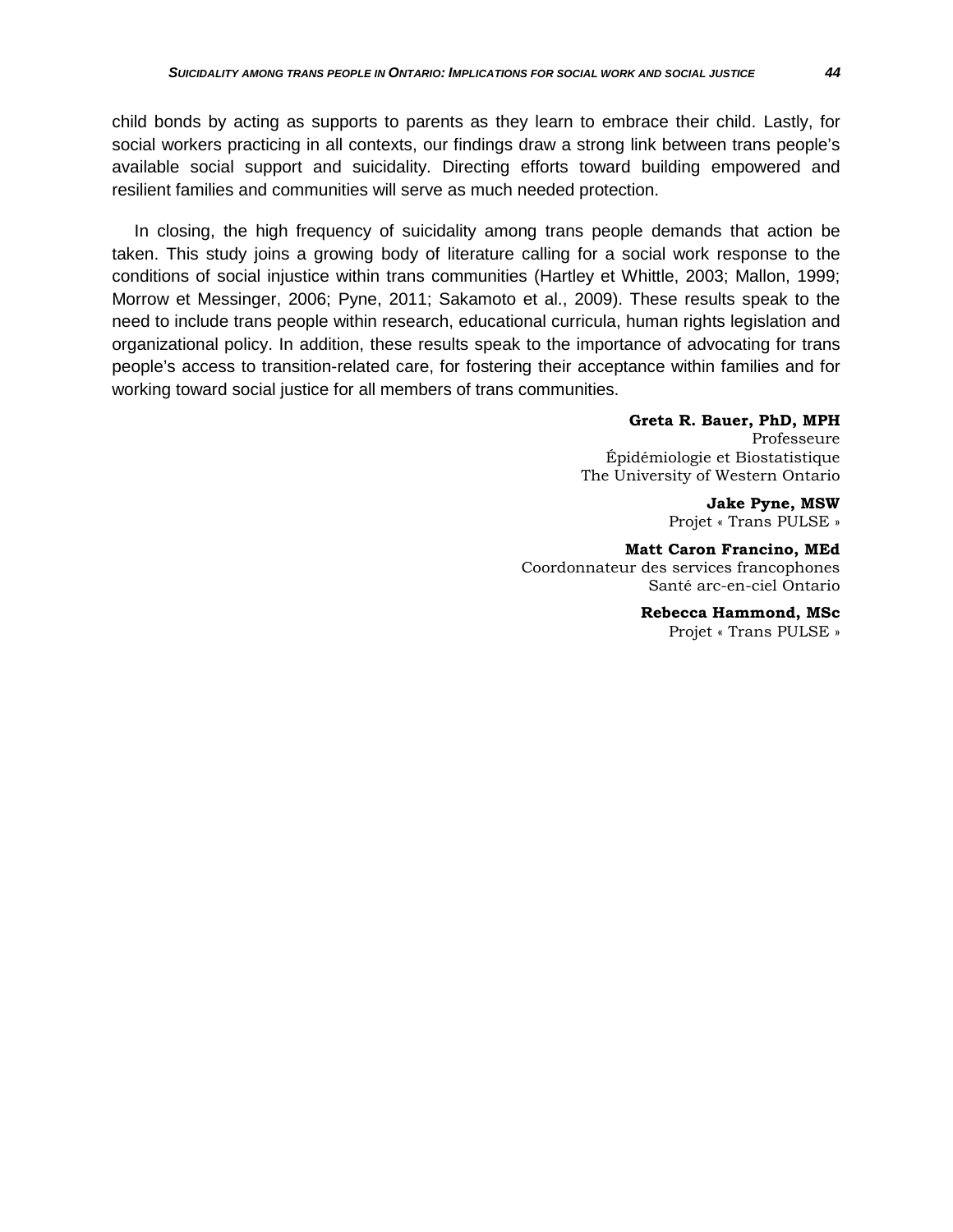#### **BIBLIOGRAPHY**

- Bauer, G.R., R. Hammond, R. Travers, M. Kaay, K.M. Hohenadel et M. Boyce (2009). « "I don't think this is theoretical; this is our lives." How erasure impacts health care for transgender people », *Journal of the Association of Nurses in AIDS Care*, vol. 20, p. 348-361.
- Bauer, G., M. Boyce, T. Coleman, M. Kaay, K. Scanlon et R. Travers (2010). « Qui sont les personnes trans en Ontario? », *Bulletin électronique de Trans PULSE*, vol. 1, n<sup>o</sup> 1, p. 1-2. [http://transpulseproject.ca/wp-content/uploads/2010/07/E1French.pdf]
- Bauer, G., N. Nussbaum, R. Travers, L. Munro, J. Pyne et N. Redman (2011). « Nous avons du pain sur la planche: la discrimination au travail et les défis d'emploi pour les personnes trans en Ontario », *Bulletin électronique de Trans PULSE*, vol. 2, n<sup>o</sup> 1), p. 1-3. [http://transpulseproject.ca/wp-content/uploads/2012/04/E3French.pdf]
- Bauer, G.R., R. Travers, K. Scanlon et T.A. Coleman (2012). « High heterogeneity of HIVrelated sexual risk among transgender people in Ontario, Canada: a province-wide respondent-driven sampling survey », *BMC Public Health*, vol. 12, n° 291, p. 1-12.
- Canadian Association of Social Workers (2005). *Code of Ethics*. Ottawa: Author. Retrieved March 8, 2013 from [\[http://www.casw-acts.ca/sites/default/files/attachements/ CASW\\_Code%20of%20Ethics.pdf\]](http://www.casw-acts.ca/sites/default/files/attachements/%20CASW_Code%20of%20Ethics.pdf)
- Clements-Nolle, K., R. Marx et M. Katz (2006). « Attempted suicide among transgender persons », *Journal of Homosexuality*, vol. 51, n° 3, p. 53-69.
- Dhejne, C., P. Lichtenstein, M. Boman, A.L.V. Johansson, N. Långström et M. Landén (2011). « Long-term follow-up of transsexual persons undergoing sex reassignment surgery: cohort study in Sweden », *PLoS ONE*, vol. 6, nº 2,, p. e16885.
- Diaz, R.M., G. Ayala, E. Bein, J. Jenne et B.V. Marin (2001). « The impact of homophobia, poverty, and racism on the mental health of Latino gay men », *American Journal of Public Health*, vol. 91, p. 927-932.
- Grant, J.M., L.A. Mottet, J. Tanis, J.L. Herman, J. Harrison et M. Keisling (2010). *National Transgender Discrimination Survey report on health and health care*, Washington, National Center for Transgender Equality and the National Gay and Lesbian Task Force.
- Grant, J.M., L.A. Mottet, J. Tanis, J. Harrison, J.L. Herman et M. Keisling (2011). *Injustice at every turn: a report of the National Transgender Discrimination Survey*, Washington, National Center for Transgender Equality and the National Gay and Lesbian Task Force.
- Hartley, C. et S. Whittle (2003). « Different sexed and gendered bodies demand different ways of thinking about policy and practice », *Practice*, vol. 15, n<sup>o</sup> 3, p. 61-73.
- Heckathorn, D.D. (2002). « Respondent-driven sampling II: deriving valid population estimates from chain-referral samples of hidden populations », *Social Problems*, vol. 49, p. 11-34.
- King, M., J. Semlyen, S.S. Tai, H. Killaspy, D. Osborn, D. Popelyuk et I. Nazareth (2008). « A systematic review of mental disorder, suicide, and deliberate self harm in lesbian, gay, and bisexual people », *BMC Psychiatry*, vol. 8, n<sup>o</sup> 70, p. 1-17.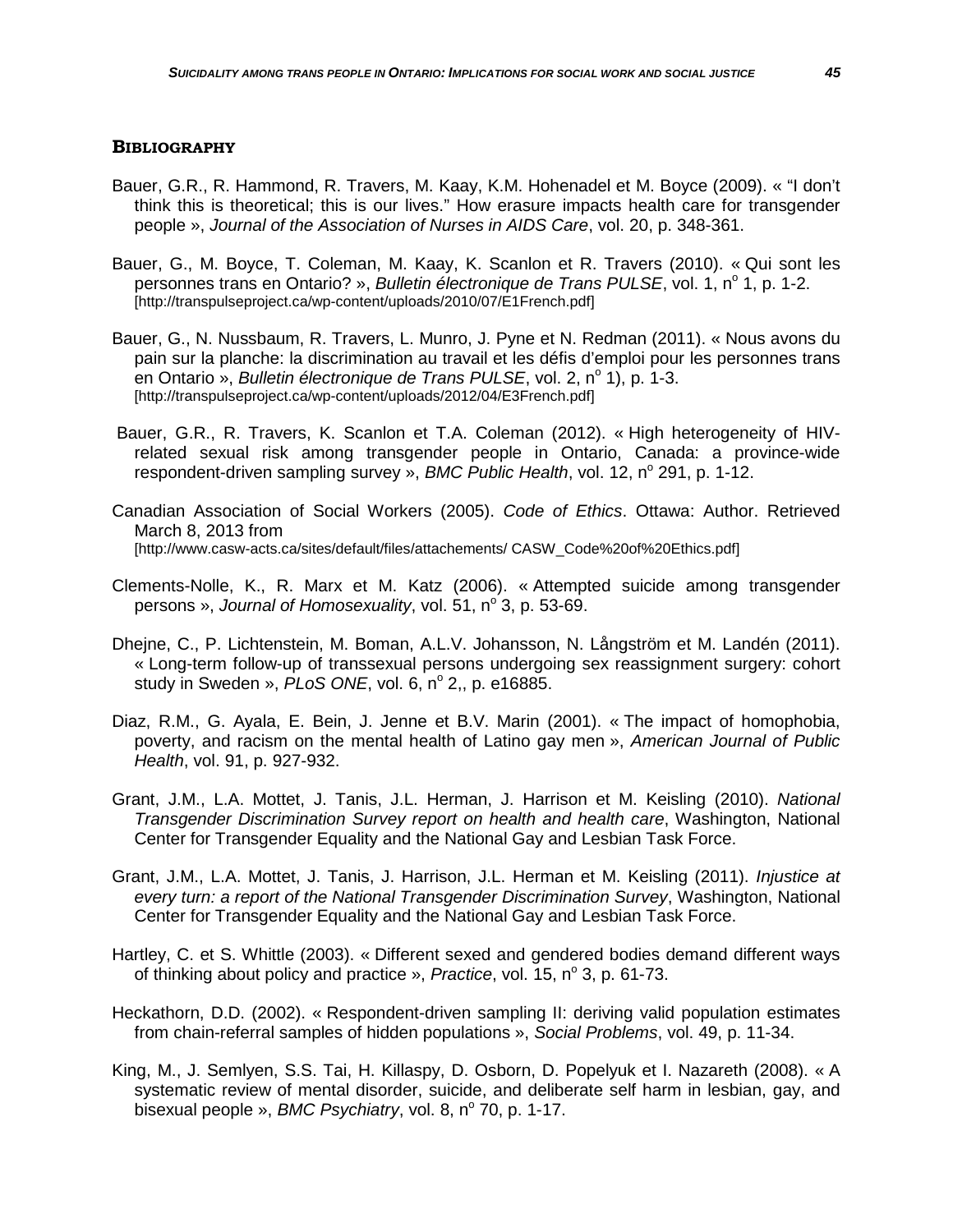- Lombardi, E.L., R.A. Wilchins, D. Priesing et D. Malouf (2001). « Gender violence: transgender experiences with violence and discrimination », *Journal of Homosexuality*, vol. 42, n<sup>o</sup> 10, p. 89-101.
- Mallon, G.P. (1999). « A call for organizational trans-formation », *Journal of Gay & Lesbian Social Services, vol.* 10, n<sup>os</sup> 3-4, p. 131-142.
- Marcellin, R.L., A. Scheim, G. Bauer et N. Redman (2012). « Les expériences de transphobie parmi les Ontariens et Ontariennes trans », *Bulletin électronique de Trans PULSE*, vol. 3,  $n^{\circ}$  2, p. 1-2.
- Mathy, R.M. (2002). « Transgender identity and suicidality in a nonclinical sample: sexual orientation, psychiatric history, and compulsive behaviors », *Journal of Psychology and Human Sexuality*, vol. 14,  $n^{\circ}$  4, p. 47-65.
- McCreesh, N., S.D.W. Frost, J Seeley, J. Katongole, M.N. Tarsh, R. Ndunguse, F. Jichi, N.L. Lunel, D. Maher, L.G. Johnston, P. Sonnenberg, A.J. Copas, R.J. Hayes et R.G. White (2012). « Evaluation of respondent-driven sampling », *Epidemiology*, vol. 23, p. 138-147.
- McNeil, J., L. Bailey, S. Ellis, J. Morton et M. Regan (2012). *Trans mental health study 2012*, Edinburgh, Equality Network. [http://www.scottishtrans.org/Uploads/Resources/trans\_mh\_study.pdf]
- Morrow, D. et L. Messinger (2006). *Sexual orientation and gender expression in social work practice: working with gay, lesbian, bisexual & transgender people*, New York, Columbia University Press.
- Motmans, J., I. de Biolley et S. Debunne (2010). *Being transgender in Belgium: mapping the social and legal situation of transgender people*, Brussels, Institute for the equality of women and men. [http://igvm-iefh.belgium.be/nl/binaries/34%20-%20Transgender\_ENG\_tcm336-99783.pdf]
- Namaste, V.K. (2000). *Invisible lives: the erasure of transsexual and transgendered people*, Chicago, Chicago Press.
- Nock, M.K., G. Borges, E.J. Bromet, C.B. Cha, R.C. Kessler et S. Lee (2008). « Suicide and Suicidal Behavior », *Epidemiologic Reviews*, vol. 30, p. 133-154.
- Nuttbrock, L., W. Bockting, A. Rosenblum, M. Mason, M. Macri et J. Becker (2012). « Gender identity conflict/affirmation and major depression across the life course of transgender women », *International Journal of Transgenderism*, vol. 13, n° 3, p. 91-103.
- Nuttbrock, L., S. Hwahng, W. Bockting, A. Rosenblum, M. Mason, M. Macri et J. Becker (2010). « Psychiatric impact of gender-related abuse across the life course of male-to-female transgender persons », *Journal of Sex Research*, vol. 47, n<sup>o</sup> 1, p. 12-23.
- Pelkonen, M. et M. Marttunen (2003). « Child and adolescent suicide: epidemiology, risk factors, and approaches to prevention », *Pediatric Drugs*, vol. 5, n<sup>o</sup> 4, p. 243-265.
- Pyne, J. (2011). « Unsuitable bodies: Trans people and cisnormativity in shelter services », *Canadian Social Work Review, vol. 28, n<sup>o</sup> 1, p. 129-137.*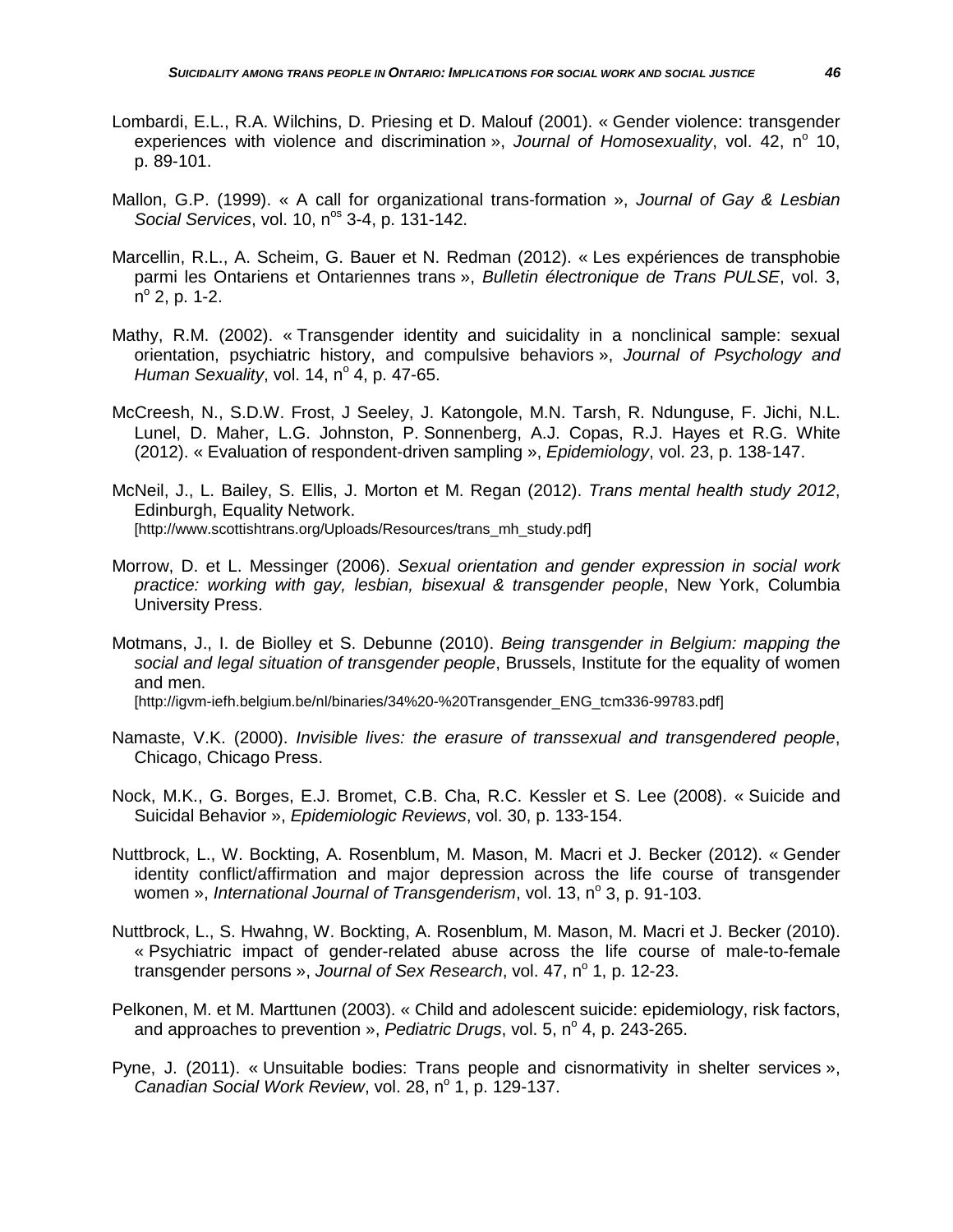- Rotondi N.K., G.R. Bauer, K. Scanlon, M. Kaay, R. Travers et A. Travers (2011a). « Prevalence of and risk and protective factors for depression in female-to-male transgender Ontarians », *Canadian Journal of Community Mental Health, vol.* 30, n<sup>o</sup> 2, p. 135-55.
- Rotondi N.K., G.R. Bauer, R. Travers, A. Travers, K. Scanlon et M. Kaay (2011b). « Depression in male-to-female transgender Ontarians », *Canadian Journal of Community Mental Health*, vol. 30,  $n^{\circ}$  2, p. 113-33.
- Sakamoto, I., M. Chin, A. Chapra et J. Ricciardi (2009). « A "normative" homeless woman? Marginalisation, emotional injury, and social support of transwomen experiencing homelessness », *Gay and Lesbian Issues and Psychology Review*, vol. 5, n<sup>o</sup> 1, p. 2-19.
- Salganik M.J. et D.D. Heckathorn (2004). « Sampling and estimation in hidden populations using respondent-driven sampling », *Sociological Methodology*, vol. 34, p. 193-240.
- Salganik M.J. (2006). « Variance estimation, design effects, and sample size calculations for respondent-driven sampling », *Journal of Urban Health*, vol. 83(6 Suppl), p. i98–i112.
- Sherbourne, C.D. et A.L. Stewart (1991). « The MOS social support survey », *Social Science and Medicine*, vol. 32, p. 705-714.
- Steiner, B.W., R. Blanchard et K.J. Zucker (1985). « Introduction », dans B.W. Steiner (dir.), *Gender dysphoria: development, research, managemen*t, New York, Plenum Press, p. 1-10.
- Travers, R., G. Bauer, J. Pyne, K. Bradley, L. Gale, et M. Papadimitriou (2012). *Impacts of strong parental support for trans youth: a report prepared for Children's Aid Society of Toronto and Delisle Youth Services*, Trans PULSE Project. [http://transpulseproject.ca/wp-content/uploads/2012/10/Impacts-of-Strong-Parental-Support-for-Trans-Youth-vFINAL.pdf]
- Volz, E., C. Wejnert, I. Degani et D.D. Heckathorn (2007). *Respondent-Driven Sampling Analysis Tool (RDSAT)* Version 6.0.1, Ithaca, NY.
- Whittle, S., L. Turner et M. Al-Alami (2007). *Engendered penalties: transgender and transsexual people's experiences of inequality and discrimination*, Wetherby, UK, The Equalities Review, Communities and Local Governments Publications. [http://www.pfc.org.uk/pdf/EngenderedPenalties.pdf]
- Whittle, S., L. Turner, R. Combs et S. Rhodes (2008). *Transgender EuroStudy: legal survey and focus on the transgender experience of health care*, Brussels, ILGA Europe. [http://tgeu.org/sites/default/files/eurostudy.pdf]
- Zou, G-Y. et A. Donner (2008). « Construction of confidence limits about effect measures: a general approach », *Statistics in Medicine*, vol. 10, p.1693-1702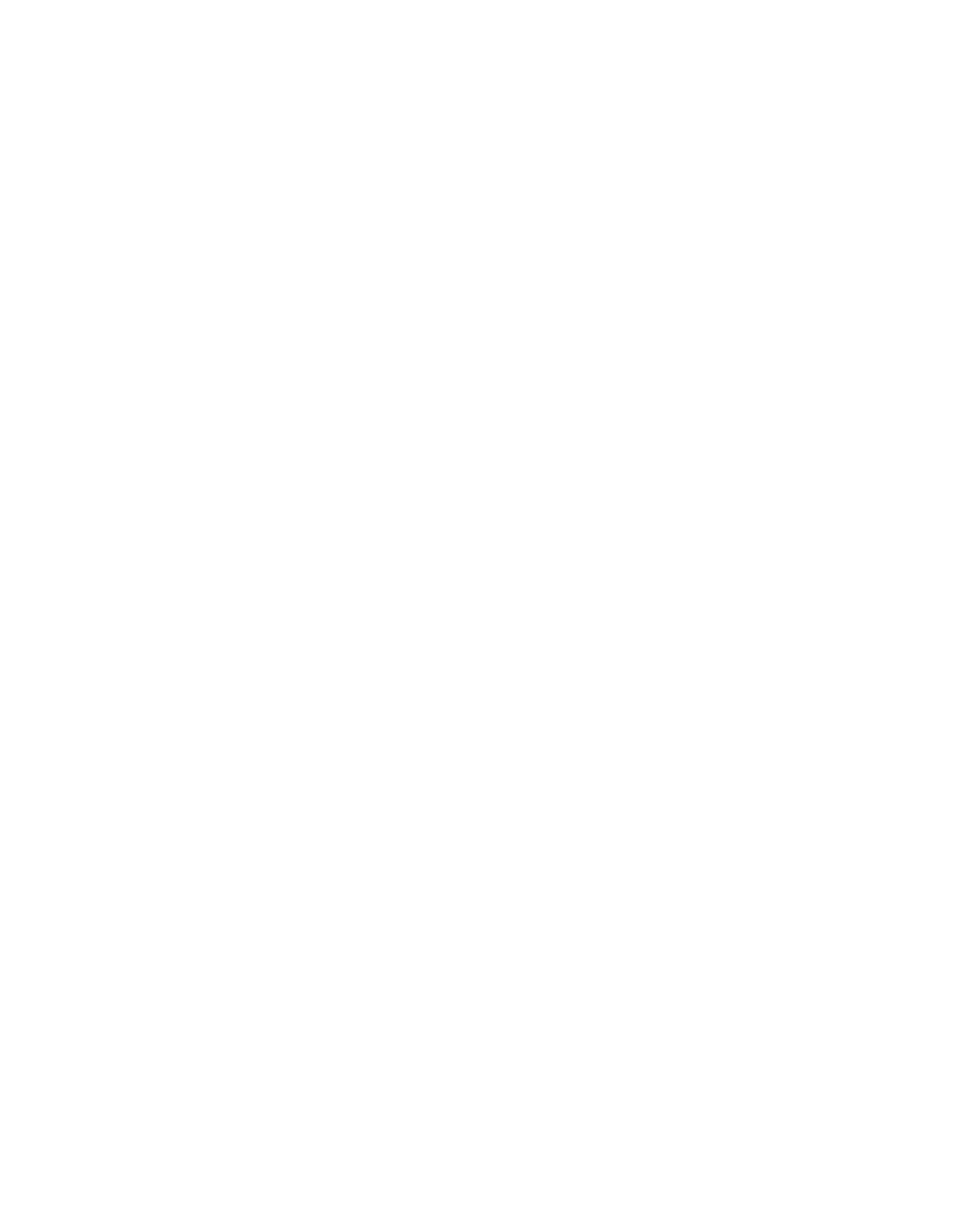## *VERSION FRANÇAISE*

# **La suicidabilité parmi les personnes trans en Ontario :**  Implications en travail social et en justice sociale<sup>[∗](#page-15-0)</sup>

**Greta R. Bauer Jake Pyne Matt Caron Francino Rebecca Hammond**

## **RÉSUMÉ**

Bien qu'on ait déjà établi que les membres des communautés transgenre et transsexuels (trans) connaissaient des taux de suicidabilité élevés, on n'a que très peu porté attention jusqu'ici à la façon dont ces taux pouvaient varier en fonction d'expériences d'injustice sociale. À partir des données d'un sondage du projet « trans PULSE » (n = 433), on estime à 30 % la part des Ontariens trans qui ont eu des idées suicidaires dans la dernière année et à 10 % ceux qui ont fait une tentative de suicide durant la même période. La documentation recueillie permet d'établir que les jeunes et ceux qui ont subi des manifestations de transphobie ou qui ont manqué de soutien sont encore plus à risque. La suicidabilité varie beaucoup en fonction du statut médical de transition, les plus vulnérables étant ceux qui souhaitent changer de sexe sans avoir encore amorcé le processus de transition. Les auteurs formulent des recommandations pour améliorer le bien-être des communautés trans par des modifications des politiques à leur égard, par la prestation de services, par l'accès à des soins de transition et par la constitution de familles et de communautés d'accueil.

**Mots clés :** Transsexuel; trans; suicide; justice sociale; travail social; transphobie; intégration sociale; transitions de sexe.

## **CONTEXTE**

 $\overline{a}$ 

Le suicide constitue une cause importante de mortalité dans le monde entier, avec 1,5 % de tous les décès (Nock *et al.*, 2008). Les études sociodémographiques des tentatives de suicide et des suicides complétés font intervenir des variables comme l'âge, l'appartenance raciale ou ethnique et le sexe sociale (Nock *et al.*, 2008; Pelkonen et Marttunen, 2003). Les groupes sociaux qui présentent les taux les plus élevés de suicides complétés et de tentatives de suicide

<span id="page-15-0"></span><sup>∗</sup> Remerciements. La recherche présentée ici a bénéficié d'une subvention de fonctionnement de l'Institut de Génétique des Instituts de recherche en santé du Canada (référence de financement MOP-106478). Les partenaires du Projet « Trans PULSE » comprennent le Centre de santé Sherbourne (Toronto), le Centre communautaire 519 Church Street (Toronto), l'Université Western Ontario (London), l'Université Wilfrid-Laurier (Waterloo), le Ontario HIV Treatment Network et Santé arc-en-ciel Ontario. Les membres du comité organisateur du projet « Trans PULSE » étaient Greta Bauer, Robb Travers, Rebecca Hammond, Anjali K, Matthias Kaay, Jake Pyne, Nik Redman, Kyle Scannon et Anna Travers. Les auteurs aimeraient remercier Ayden Scheim et Todd Coleman pour leurs aides dans la préparation du manuscrit, les 16 membres du Community Engagement Team et les autres collaborateurs qui ont contribué à la préparation du sondage ainsi que les 143 personnes trans qui ont accepté de partager leur expérience en participant à ce sondage. Les auteurs aimeraient respectueusement saluer l'apport de Kyle Scanlon, un membre apprécié de notre équipe de recherche qui s'est enlevé la vie en 2012.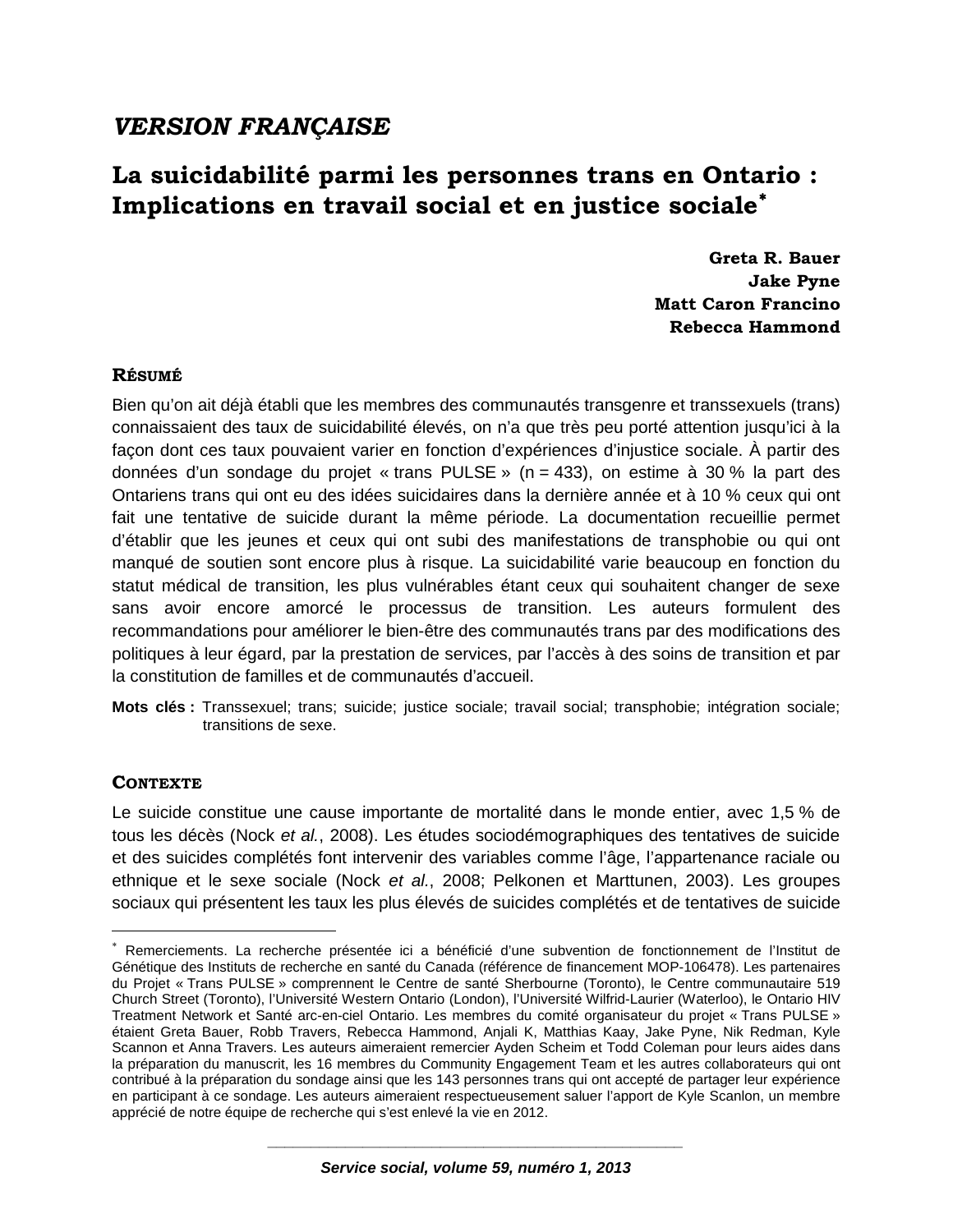sont : les populations autochtones (Nock *et al.*, 2008); les jeunes (Nock *et al.*, 2008; Pelkonen et Marttunen, 2003); les personnes âgées (Nock *et al.*, 2008); les jeunes et les adultes des minorités sexuelles (King *et al.*, 2008); et les hommes (Nock *et al.*, 2008; Pelkonen et Marttunen, 2003). Même si la variable du sexe sociale est fréquemment citée comme facteur primaire de suicide, les banques de données démographiques ne fournissent pas d'information sur l'identité de sexe sociale, de sorte qu'on ne peut pas savoir si les personnes trans (transgenre et transsexuelles) sont prises en compte dans ces données, ni comment elles le seraient. La plupart des études n'enregistrent les individus que comme « hommes » ou « femmes », en présumant que tout le monde correspond au sexe sociale de son sexe anatomique (Nock *et al.*, 2008; Pelkonen et Marttunen, 2003).

Des études récentes ont régulièrement rapporté des risques élevés de suicide chez les individus trans (Dhejne *et al.*, 2011 ; Grant *et al.*, 2010 ; McNeil, Bailey, Ellis, Morton et Regan, 2012; Motmans, de Biolley et Debunne, 2010 ; Whittle, Turner et Al-Amani, 2007; Whittle, Turner, Combs et Rhodes, 2008). Bien que certains chercheurs aient avancé que le malaise ressenti à l'égard de son sexe anatomique était la cause des problèmes de santé mentale des personnes trans (Steiner, Blanchard et Zucker, 1985), de plus en plus de résultats de recherche tendent à confirmer l'hypothèse selon laquelle c'est l'environnement social immédiat qui influerait de façon déterminante sur le bien-être de ces individus (Nuttbrock *et al.*, 2012). En tant que minorité de sexe sociale hautement stigmatisée, les personnes trans subissent de fréquentes et graves menaces à leur santé mentale, comme : du harcèlement à l'école (Grant *et al.*, 2011); de la violence (Lombardi, Wilchins, Priesing, Malouf, 2001); de la brutalité policière (Grant *et al.*, 2011); de la discrimination dans le logement (Grant *et al.*, 2011); de la discrimination dans l'emploi (Bauer *et al.*, 2011; Grant *et al.*, 2011; McNeil *et al.*, 2012); et de la pauvreté (Bauer *et al.*, 2010; Grant *et al.*, 2011). À cela, s'ajoutent divers obstacles à l'accès aux soins de services sociaux et de santé, y compris : la difficulté à obtenir de l'hébergement (Namaste, 2000 ; Pyne, 2011 ; Sakamoto, Chin, Chapra et Ricciardi, 2009); le refus de soins de santé (Grant *et al.*, 2011; Whittle *et al.*, 2008); et le refus d'approuver le processus de transition de sexe, tel que la thérapie hormonosubstitutive ou des chirurgies (McNeil *et al.*, 2012; Whittle *et al.*, 2008).

En Ontario, de récentes estimations des symptômes dépressifs chez les personnes trans ont donné des taux de 61 % chez les femmes trans (d'homme à femme) et de 66 % chez les hommes trans (de femme à homme) (Rotondi *et al.*, 2011a). Ces résultats suggèrent que des taux de prévalence de dépression aussi élevés sont liés aux blessures émotives subies par les personnes trans. Pour les femmes trans, la dépression paraît associée à l'expérience de réactions conflictuelles à leur identité trans (Nuttbrock *et al.*, 2012) ainsi qu'au chômage et à la transphobie – c'est-à-dire à la discrimination sociale à l'égard des personnes trans. Dans une de ces études, la corrélation entre l'expérience de rejet en fonction du sexe sociale, d'une part, et la dépression majeure et la suicidabilité, d'autre part, étaient si marquées chez les jeunes femmes trans que les chercheurs y ont vu la preuve d'un lien direct (Nuttbrock *et al.*, 2010). Dans deux études sur les individus trans ayant brassé des idées suicidaires ou fait des tentatives de suicide, on a montré que la suicidabilité passée ou présente était liée : à la jeunesse (Clements-Nolle, Marx et Kartz, 2006); au manque de soutien parental ou familial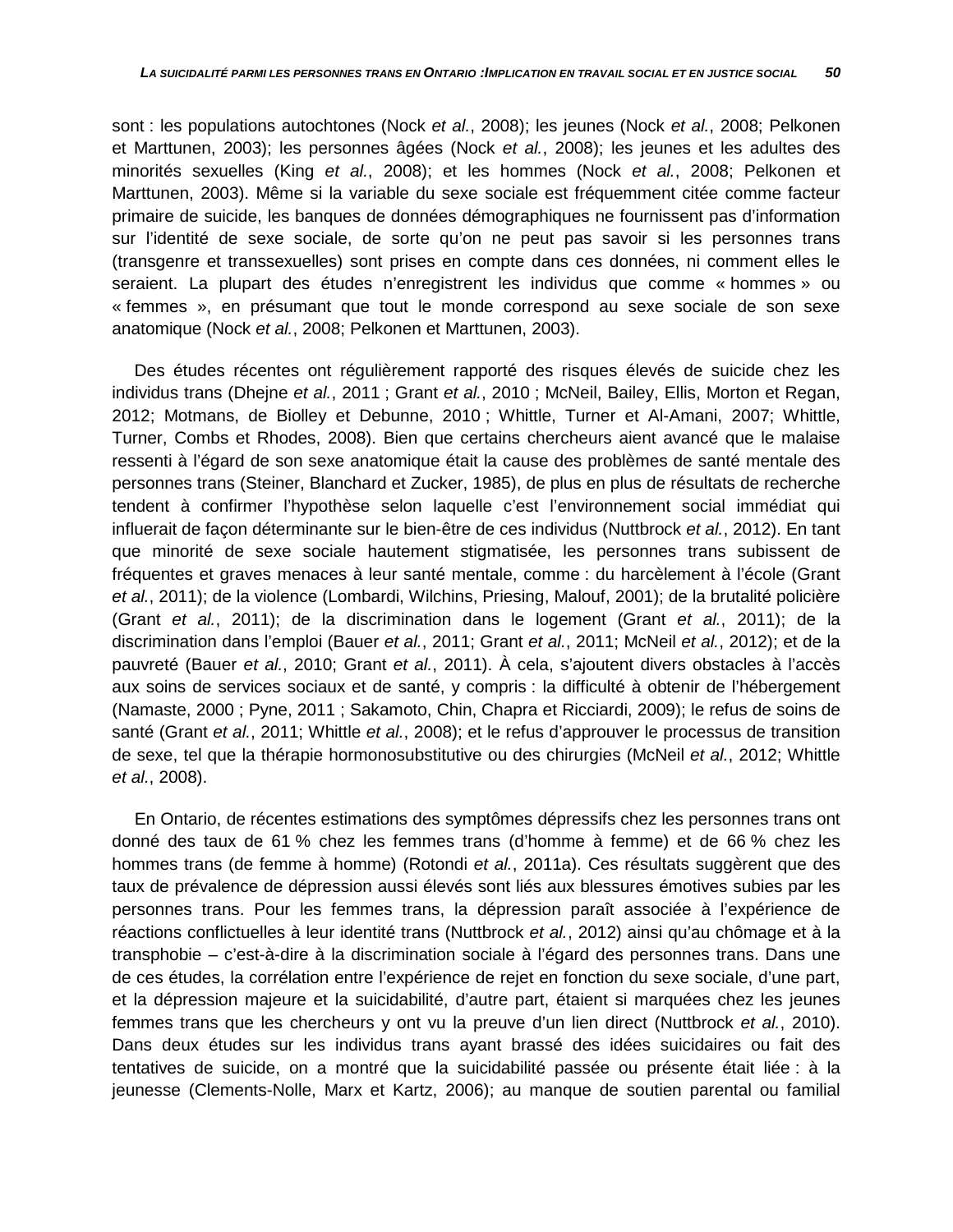(Grant *et al.*, 2011); à des expériences de discrimination transphobique (Clements-Nolle *et al.*, 2006); à la précarité de l'emploi ou au chômage (Grant *et al.*, 2011); et à des expériences de violence physique ou sexuelle (Clements-Nolle *et al.* 2006; Grant *et al.*, 2011).

Certaines études, en nombre limité, ont cherché à connaître les facteurs de protection en santé mentale et de bien-être des personnes trans. Une de ces études a démontré qu'un soutien social accru a entraîné une baisse des symptômes dépressifs chez les femmes trans, tandis que la satisfaction sexuelle constituait un facteur de protection chez les hommes trans (Rotondi *et al.* 2011b; Rotondi *et al.*, 2011b). Dans une autre étude, la reconnaissance de son sexe sociale par autrui s'est révélée un facteur prédictif d'un taux moins élevé de dépression chez les femmes trans (Nuttbrock *et al.*, 2012). Parmi les jeunes trans, un soutien parental fort de son identité de sexe sociale a été associé à une réduction de 93 % des tentatives de suicide (Travers *et al.*, 2012).

L'objectif de la présente étude était d'évaluer la prévalence des idées suicidaires et des tentatives de suicide parmi les personnes trans de l'Ontario et d'en analyser les facteurs de risque et les facteurs de protection. Les facteurs retenus pour cette étude étaient ceux indiqués par des études précédentes aussi bien que par les personnes trans engagées dans notre équipe de recherche.

### **MÉTHODE**

### **Participants et échantillonnage**

Les données ont été recueillies par le projet « Trans PULSE », subventionné par les Instituts de recherche en santé du Canada, dans le cadre d'une étude émanant de la communauté trans sur les effets de l'exclusion sociale sur la santé des personnes trans. « Trans PULSE » a été créé en partenariat avec des organisations communautaires, des chercheurs de la communauté trans et des chercheurs universitaires. Les données ont été recueillies (en ligne ou sur papier) en 2009-2010 parmi les personnes trans de 16 ans et plus résidant en Ontario. Pour être admissibles, les participants au sondage devaient reconnaître qu'ils répondaient à une définition large du terme « trans », sans devoir préciser toutefois en quel sens (par exemple, transsexuel) ou s'ils avaient entrepris ou complété une transition – aussi bien une transition sociale pour vivre selon un autre sexe sociale qu'une transition médicale avec hormones et/ou chirurgies.

Le recrutement s'est fait à partir de l'échantillonage dirigé par les répondants, à qui l'on demandait de recruter chacun jusqu'à trois répondants supplémentaires (Heckathorn, 2002) et on faisait un suivi des réseaux de recrutement.

### **Évaluation de la suicidabilité**

Toutes les données étaient transmises par les répondants eux-mêmes. On leur demandait s'ils avaient déjà envisagé sérieusement le suicide et, dans l'affirmative, si cela était lié au faite d'être trans et si cela était survenu dans les 12 derniers mois. On leur demandait aussi s'ils avaient déjà fait des tentatives de suicide et, dans l'affirmative, si cela était survenu dans les 12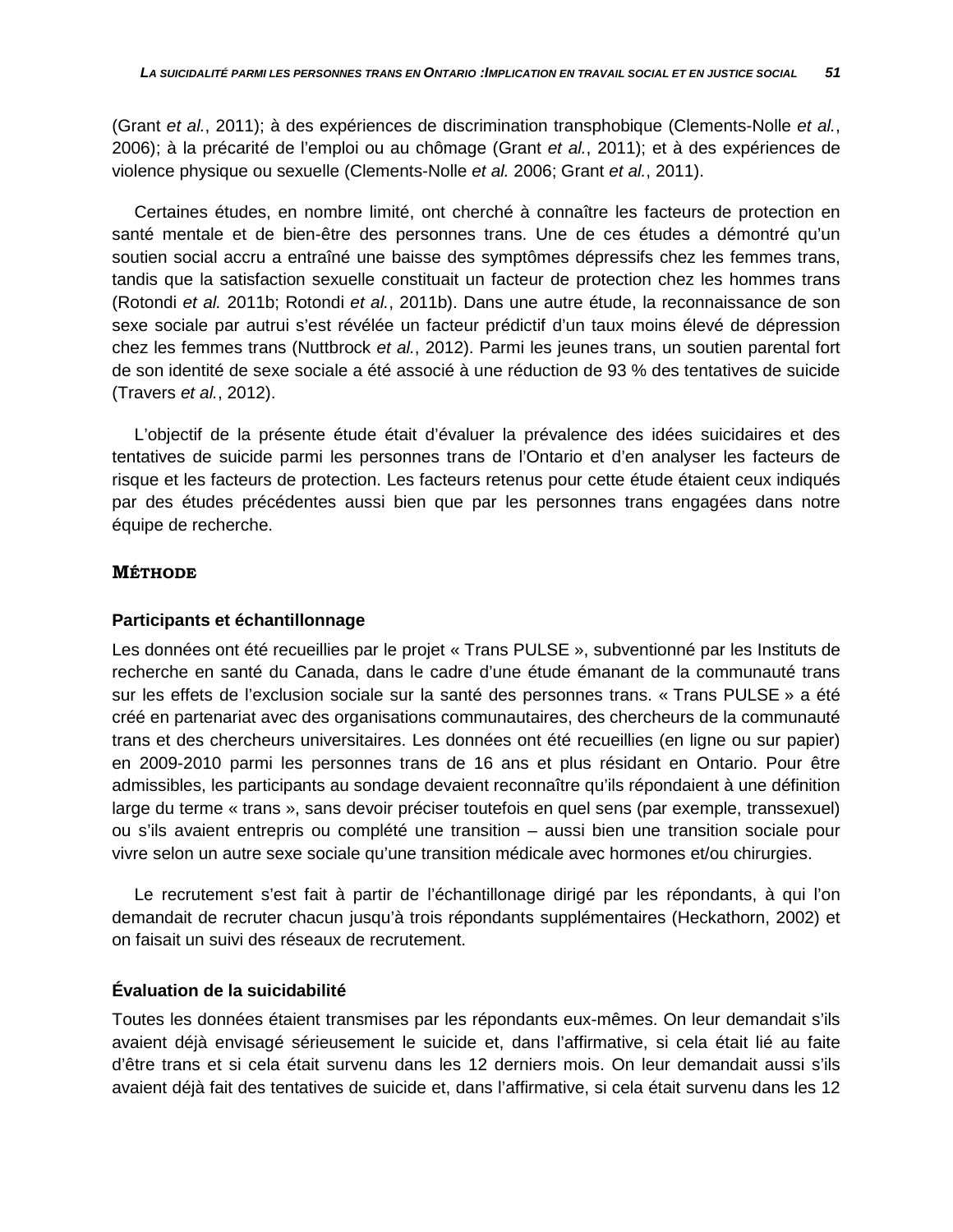derniers mois et s'ils avaient consulté un professionnel de la santé à la suite de cette tentative. Les répondants devaient préciser leur âge à leur première tentative de suicide.

### **Données démographiques**

*Âge* – on a réparti les répondants entre (1) jeunes (de 16 à 24 ans) et (2) non-jeunes.

*Sexe sociale* – on a réparti l'identité de sexe sociale en deux catégories : (1) de femme à homme et (2) d'homme à femme. Quand des participants ne s'identifiaient ni comme homme ni comme femme, en se disant plutôt alternasexe, ou bispirituel.le, ou de sexe sociale fluide, ces participants étaient intégrés à la catégorie d'homme à femme ou de femme à homme selon la combinaison de leur sexe à la naissance et de leur identité de sexe sociale. Par exemple, un individu qui se déclarait de sexe féminin à la naissance et qui s'identifiait comme alternasexe était placé dans la catégorie de femme à homme.

*Identité de sexe sociale ferme ou fluide* – l'identité de sexe sociale tenait compte en outre de deux catégories : (1) identité au sexe sociale conventionnel homme/femme ou (2) identité plus incertaine (par exemple, à la fois masculin et féminin, ou ni l'un ni l'autre, ou autre chose encore).

*Groupe ethnoracial* – cette donnée était ventilée selon trois catégories. Les participants étaient classés comme (1) Autochtones s'ils étaient membres des Premières Nations, Métis, Inuits ou d'une autre appartenance autochtone. Les non-autochtones étaient répartis entre (2) Blancs ou (3) Membres d'un groupe racialisé, selon leur réponse à une question sur leur groupe ethnique, où ils devaient préciser leur origine et s'ils se considéraient ou étaient considérés comme des personnes de couleur.

*Lieu de naissance* – cette donnée était classée selon que la personne était (1) née au Canada ou (2) à l'étranger.

## **Évaluation de l'intégration sociale. Des expériences transphobiques et de la transition médicale**

*Soutien social* – cette variable était évaluée selon le questionnaire Medical Outcome Study Social Support Scale (Sherbourne et Stewart, 1991). Cette variable était classée en trois catégories : (1) faible soutien (soutien équivalant en moyenne à « quelques fois » ou moins dans 19 réponses), (2) soutien moyen (plutôt « la plupart du temps » que « quelques fois ») ou (3) fort soutien (plutôt « tout le temps » que « la plupart du temps »).

*Fort soutien parental* – cette variable reprenait l'évaluation que faisait la personne du soutien « très fort » reçu d'un ou des parents, ou l'évaluation qu'elle faisait de cet éventuel soutien dans le cas où elle n'avait pas fait son « coming-out » vis-à-vis de ses parents. Cette variable était ventilée selon deux catégories : (1) très fort soutien ou (2) toutes les autres réponses.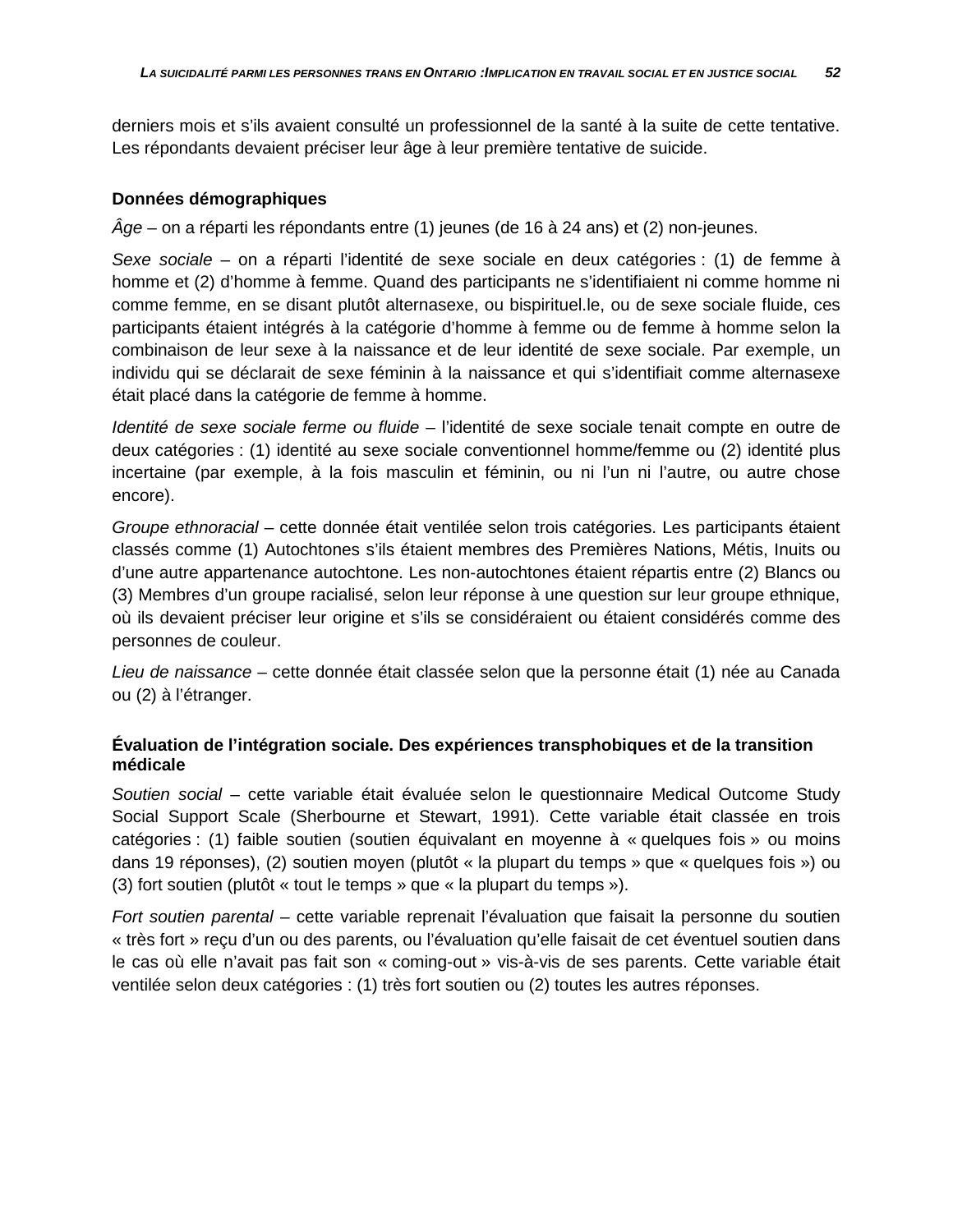*Transphobie* – la transphobie éprouvée était évaluée selon une adaptation par l'équipe du projet « Trans PULSE » de l'échelle des comportements homophobes de Diaz, Ayala, Bein, Jenne et Marin (2001). Cette échelle permet de rendre compte des expériences transphobiques dans 11 situations différentes, depuis les rapports avec les forces de l'ordre jusqu'à ceux avec la famille, selon que son identité trans heurte ou embarrasse les gens (Marcellin, Scheim, Bauer et Redman, 2012). La transphobie éprouvée était classée selon trois catégories : (1) faible transphobie (quand, en moyenne, la réponse était « jamais » ou « une fois ou deux »), (2) transphobie moyenne (de « une fois ou deux » à « quelques fois ») et (3) forte transphobie (de « quelques fois » à « toujours »).

*Discrimination au travail* – on notait une discrimination subie ou non au travail, selon que la personne avait ou non été renvoyée d'un emploi parce qu'elle était trans, s'était fait refuser un emploi parce qu'elle était trans ou avait dû quitter un emploi parce que le milieu de travail ne lui procurait pas un environnement favorable.

*Harcèlement transphobique et violence* – variable classée en trois catégories, selon que la personne trans rapportait (1) une agression physique ou sexuelle liée à son identité trans, (2) du harcèlement verbal ou des menaces liés à son identité trans ou (3) aucune de ces formes de violence.

*Statut médical de transition* – la personne évaluait elle-même son statut médical de transition, (1) selon que cette transition avait été complétée (à son avis) ce qui comprenait des traitements hormonaux et/ou de la chirurgie, (2) selon que le processus de transition était en cours, (3) selon qu'elle envisageait une transition médicale mais ne l'avait pas encore entreprise, ou (4) selon qu'une telle transition n'était ni envisagée, ni assurée, ni pertinente.

## **Analyse statistique**

Les renseignements donnés par les participants sur l'étendue de leur réseau social et sur la façon dont ils avaient été recrutés ont permis de pondérer les fréquences estimées (Heckathorn, 2002) et les intervalles de confiance à 95 % (Salganik et Heckathorn, 2004) qui s'appliquent à la population trans de l'Ontario rejointe par ce réseau. Les fréquences ont été calculées pour décrire les expériences de suicidabilité, globalement et selon chacune des variables démographiques clés et selon les variables de transition, de transphobie et d'intégration sociale. Le logiciel RDSAT en version 6.0.1 (Volz, Wejnert, Degani et Heckathorn, 2007) a servi à calculer les fréquences estimées et les intervalles de confiance à 95 %. Bien que le plan d'échantillonage EDR aide en limitant certains biais (par exemple, en limitant le nombre de participants que chacun peut recruter), des méthodes statistiques permettent d'atténuer les biais liés aux variations d'étendue du réseau de chaque personne et aux variations du taux de recrutement selon différents groupes. Quoi qu'il en soit, on sait que des intervalles de confiance de 95 % peuvent couvrir moins de 95 % (Salganik, 2006) et que demeure la possibilité de biais dans l'échantillonnage qui ne soient liés ni à l'étendue du réseau ni au différentiel entre sur ou sous-recrutement, et ce sont des biais que l'analyse ne permet pas d'évacuer tout à fait (McCreesh *et al.*, 2012).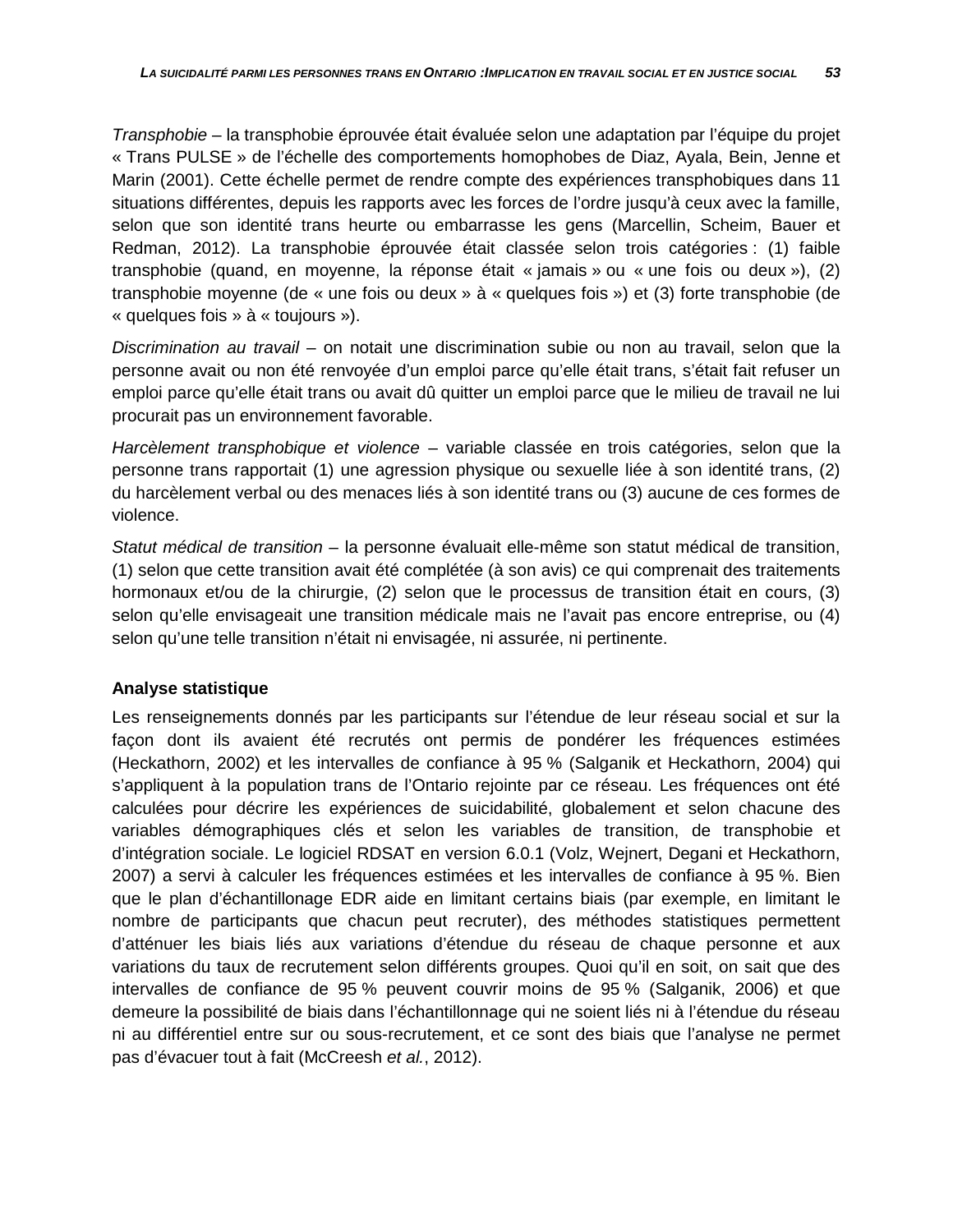Comme il n'existe pas avec cette méthode d'échantillonnage de tests statistiques de type khi carré, on a utilisé les méthodes d'évaluation de la variance pour mesurer la différence entre ces proportions (Zou et Donner, 2008). Comme ces méthodes ne produisent pas de valeurs de p, ces valeurs n'ont pas été intégrées, mais les références dans le texte reflètent les différences significatives obtenues par cette méthode.

### **RÉSULTATS**

Les fréquences de comportement suicidaire sont présentées dans le Tableau 1. Nous avons estimé que 77 % des personnes trans en Ontario, âgées de 16 ans et plus, avaient déjà sérieusement envisagé le suicide et que les deux tiers d'entre elles reliaient cette réalité à leur condition trans. Une proportion très élevée de ces personnes  $-43\%$  – avaient fait une tentative de suicide. La suicidabilité pouvait se manifester à un très jeune âge. Parmi les personnes ayant fait une tentative de suicide, le tiers environ l'avait faite à moins de 15 ans et un autre tiers, entre 15 et 19 ans. Au cours de la dernière année, on estime à 36 % le taux des personnes trans en Ontario qui ont envisagé sérieusement le suicide et à 10 % celui de celles qui ont fait une tentative.

|                                                     | Fréquence pondérée dans<br>la population trans<br>$N = 433$ |          |  |
|-----------------------------------------------------|-------------------------------------------------------------|----------|--|
|                                                     | %                                                           | IC 95%   |  |
| Ont déjà envisagé le suicide                        | 77                                                          | (70, 84) |  |
| En lien avec la condition trans                     | 65                                                          | (57, 75) |  |
| Ont envisagé le suicide dans la dernière année      | 36                                                          | (28, 44) |  |
| Ont déjà fait une tentative de suicide              | 43                                                          | (35, 51) |  |
| Âge à la première tentative de suicide              |                                                             |          |  |
| $<$ 15 ans                                          | 36                                                          | (26, 49) |  |
| $15-19$ ans                                         | 31                                                          | (22, 42) |  |
| 20-24 ans                                           | 11                                                          | (5, 19)  |  |
| 25-39 ans                                           | 13                                                          | (4, 20)  |  |
| 40 ans et plus                                      | 9                                                           | (2, 17)  |  |
| Ont vu un professionnel de la santé après tentative | 68                                                          | (56, 78) |  |
| Tentative de suicide dans la dernière année         | 10                                                          | (6, 16)  |  |

**Tableau 1 Idées et comportements suicidaires parmi les personnes trans en Ontario : fréquences pondérées**

Dans le Tableau 2, nous présentons les variables démographiques des personnes trans en Ontario, qui sont décrites plus en détail ailleurs (Bauer, Travers, Scanlon et Coleman, 2012). Nous présentons ensuite, pour chaque variable démographique, les taux de celles qui envisagé sérieusement le suicide et, dans une colonne à part, de celles qui ont fait une tentative de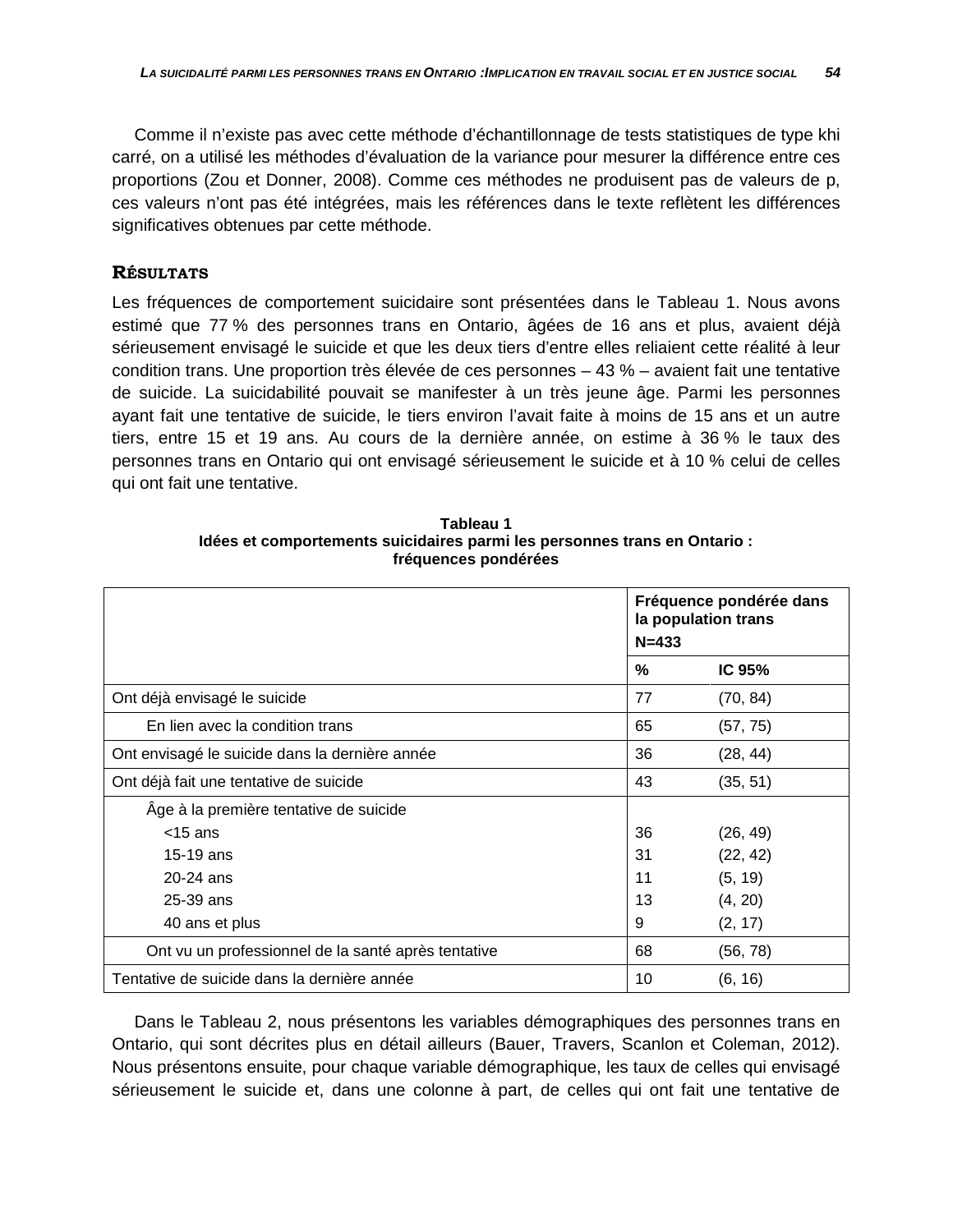suicide dans la dernière année. Les personnes trans constituaient un groupe de la population relativement jeune, dont une moitié environ se situait sur le spectre de transition d'homme à femme et une autre moitié sur le spectre de femme à homme. Même si la plupart des personnes trans s'identifient au sexe sociale homme ou femme, nous estimons qu'environ une sur cinq (19 %) revendique une identité à la fois homme et femme, ou ni l'un ni l'autre, ou une identité de sexe sociale fluide. Environ une personne trans sur quatre appartenait à un groupe racialisé : 7 % aux Autochtones et 16 % parmi les non-autochtones. Une personne sur cinq était née à l'extérieur du Canada. L'incidence d'idées ou de tentatives de suicide ne variait pas significativement par rapport aux données démographiques, à l'exception de l'âge. Parmi les personnes les plus vulnérables se trouvaient les jeunes de 16 à 24 ans, chez qui le taux de tentatives de suicide s'élevait à 19 % dans la dernière année, en comparaison avec un taux de 7 % chez les plus de 25 ans.

**Tableau 2 Idées et comportements suicidaires dans la dernière année, selon les variables démographiques, parmi les personnes trans en Ontario**

| Données démographiques               |                | <b>Fréquences</b><br>observées dans<br>la population<br>trans<br>$N = 433$ |    | Fréquences des<br>idées suici-<br>daires dans la<br>dernière année |    | Fréquence des<br>tentatives de<br>suicide dans la<br>dernière année |  |
|--------------------------------------|----------------|----------------------------------------------------------------------------|----|--------------------------------------------------------------------|----|---------------------------------------------------------------------|--|
|                                      | $\%$           | IC 95 %                                                                    | %  | IC 95 %                                                            | %  | IC 95 %                                                             |  |
| Âge                                  |                |                                                                            |    |                                                                    |    |                                                                     |  |
| Jeunes, 16-24 ans                    | 35             | (27, 44)                                                                   | 51 | (36, 65)                                                           | 19 | (10, 30)                                                            |  |
| 25 ans et plus                       | 65             | (56, 73)                                                                   | 31 | (21, 40)                                                           | 7  | (1, 12)                                                             |  |
| Spectre de transition                |                |                                                                            |    |                                                                    |    |                                                                     |  |
| De femme à homme                     | 53             | (45, 62)                                                                   | 38 | (26, 50)                                                           | 11 | (4, 20)                                                             |  |
| D'homme à femme                      | 47             | (38, 56)                                                                   | 35 | (24, 46)                                                           | 10 | (4, 18)                                                             |  |
| Identité de sexe sociale             |                |                                                                            |    |                                                                    |    |                                                                     |  |
| Identité fluide ou incertaine        | 19             | (13, 27)                                                                   | 31 | (17, 52)                                                           | 6  | (0, 15)                                                             |  |
| Identité au sexe sociale masculin ou | 81             | (73, 87)                                                                   | 36 | (28, 45)                                                           | 11 | (5, 17)                                                             |  |
| féminin                              |                |                                                                            |    |                                                                    |    |                                                                     |  |
| Appartenance raciale ou ethnique     |                |                                                                            |    |                                                                    |    |                                                                     |  |
| Autochtones                          | $\overline{7}$ | (4, 11)                                                                    | 21 | (7, 44)                                                            | 11 | (0, 28)                                                             |  |
| Blancs non autochtones               | 77             | (71, 84)                                                                   | 38 | (29, 47)                                                           | 9  | (5, 16)                                                             |  |
| Groupe racialisé non autochtone      | 16             | (10, 22)                                                                   | 34 | (15, 57)                                                           | 14 | (0, 34)                                                             |  |
| Lieu de naissance                    |                |                                                                            |    |                                                                    |    |                                                                     |  |
| Canada                               | 81             | (75, 87)                                                                   | 38 | (29, 47)                                                           | 11 | (6, 18)                                                             |  |
| A l'extérieur du Canada              | 19             | (13, 26)                                                                   | 30 | (14, 53)                                                           | 13 | (0, 31)                                                             |  |

Le Tableau 3 rend compte des facteurs de transition, de transphobie ou d'intégration sociale associés avec les idées ou les tentatives de suicide. Les expériences de transphobie et le manque d'intégration sociale étaient choses communes. Par exemple, 72 % des personnes trans estimaient n'avoir pas reçu un fort soutien de leurs parents par rapport à leur identité de sexe sociale ou à son expression. Le tiers environ avait connu de la discrimination au travail qu'elles reliaient à leur identité trans (notons qu'une plus large proportion encore avait connu de la discrimination sans pouvoir relier directement la chose à leur identité trans). Une proportion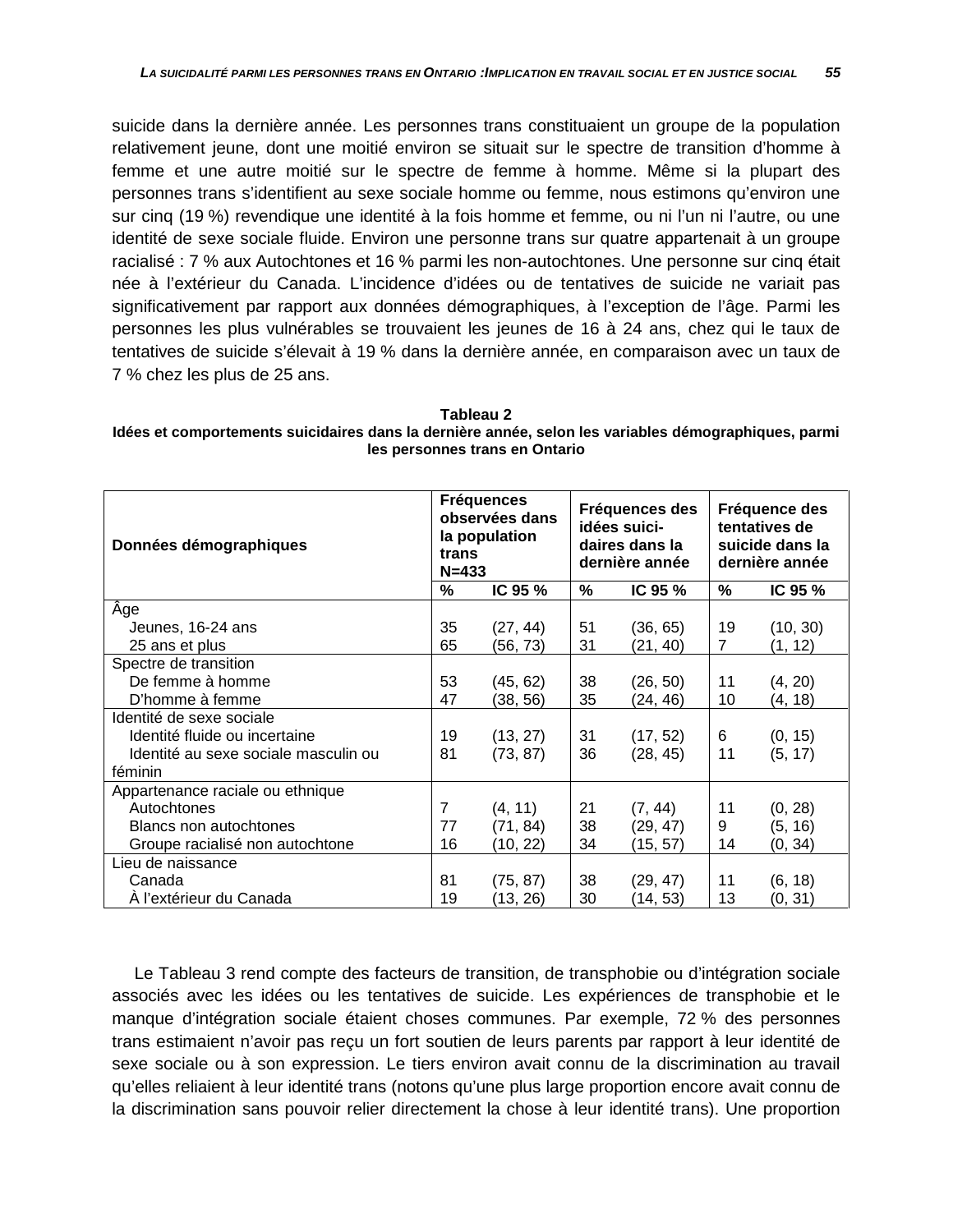estimée à 20 % des personnes trans en Ontario a subi une agression physique ou sexuelle liée à son identité trans, et 34 % du harcèlement verbal ou des menaces liés à son identité trans.

#### **Tableau3 Idées et comportements suicidaires dans la dernière année, en fonction de l'intégration sociale, de la transphobie et du statut de transition, parmi les personnes transen Ontario**

| Intégration sociale, transphobie et statut<br>de transition |    | Fréquence dans<br>la population<br>trans<br>$N = 433$ |    | Fréquence des<br>idées suici-<br>daires dans la<br>dernière année |    | Fréquence des<br>tentatives de<br>suicide dans la<br>dernière année |  |
|-------------------------------------------------------------|----|-------------------------------------------------------|----|-------------------------------------------------------------------|----|---------------------------------------------------------------------|--|
|                                                             | %  | IC 95 %                                               | %  | IC 95 %                                                           | %  | IC 95 %                                                             |  |
| Soutien social                                              |    |                                                       |    |                                                                   |    |                                                                     |  |
| Faible soutien: 1-3                                         | 35 | (27, 44)                                              | 39 | (28, 55)                                                          | 16 | (8, 28)                                                             |  |
| Soutien moyen: > 3 to 4                                     | 32 | (24, 39)                                              | 31 | (17, 44)                                                          | 9  | (2, 17)                                                             |  |
| Fort soutien : $>4$ to 5                                    | 34 | (27, 42)                                              | 32 | (21, 47)                                                          | 2  | (0, 5)                                                              |  |
| Soutien parental à l'identité de sexe sociale               |    |                                                       |    |                                                                   |    |                                                                     |  |
| Oui                                                         | 28 | (22, 37)                                              | 19 | (9, 31)                                                           | 2  | (0, 5)                                                              |  |
| Non                                                         | 72 | (63, 78)                                              | 44 | (32, 54)                                                          | 15 | (7, 25)                                                             |  |
| Transphobie                                                 |    |                                                       |    |                                                                   |    |                                                                     |  |
| Faible: 0-11                                                | 39 | (31, 46)                                              | 24 | (13, 36)                                                          | 6  | (0, 15)                                                             |  |
| Moyenne: $>11$ to 22                                        | 51 | (43, 58)                                              | 39 | (29, 50)                                                          | 10 | (4, 16)                                                             |  |
| Forte: $>22$                                                | 11 | (6, 17)                                               | 55 | (27, 79)                                                          | 22 | (4, 44)                                                             |  |
| Discrimination au travail                                   |    |                                                       |    |                                                                   |    |                                                                     |  |
| Oui.                                                        | 35 | (27, 42)                                              | 41 | (30, 59)                                                          | 9  | (3, 17)                                                             |  |
| <b>Non</b>                                                  | 66 | (58, 74)                                              | 31 | (22, 42)                                                          | 13 | (4, 22)                                                             |  |
| Harcèlement transphobique et violence                       |    |                                                       |    |                                                                   |    |                                                                     |  |
| Aucun                                                       | 46 | (38, 55)                                              | 28 | (18, 40)                                                          | 4  | (1, 10)                                                             |  |
| Harcèlement verbal et menaces                               | 34 | (28, 42)                                              | 35 | (23, 49)                                                          | 8  | (2, 15)                                                             |  |
| Agression physique ou sexuelle                              | 20 | (13, 25)                                              | 56 | (40, 74)                                                          | 29 | (12, 47)                                                            |  |
| Statut médical de transition                                |    |                                                       |    |                                                                   |    |                                                                     |  |
| Transition médicale complétée                               | 26 | (19, 34)                                              | 23 | (12, 36)                                                          | 1  | (0, 3)                                                              |  |
| Transition en cours                                         | 24 | (18, 30)                                              | 41 | (28, 58)                                                          | 18 | (7, 30)                                                             |  |
| Transition envisagée mais non entreprise                    | 26 | (20, 34)                                              | 55 | (34, 70)                                                          | 27 | (6, 40)                                                             |  |
| Transition non envisagée / incertaine / non                 | 24 | (16, 31)                                              | 23 | (10, 40)                                                          | 3  | (0, 7)                                                              |  |
| pertinente                                                  |    |                                                       |    |                                                                   |    |                                                                     |  |

Par rapport à leur statut médical de transition, on pourrait répartir les personnes trans en quatre groupes à peu près égaux : pour un quart d'entre elles, la transition médicale est complétée (ce qui comprend diverses combinaisons de prise d'hormones et de chirurgie); pour un autre quart, la transition a été entreprise mais n'est pas complétée; pour un autre quart, la transition est envisagée mais n'a pas été entreprise; pour celles qui restent, la transition médicale n'est pas envisagée, soit parce qu'elles ne sont pas assez certaines de vouloir l'entreprendre, soit parce qu'elles estiment qu'une telle transition ne leur convient pas.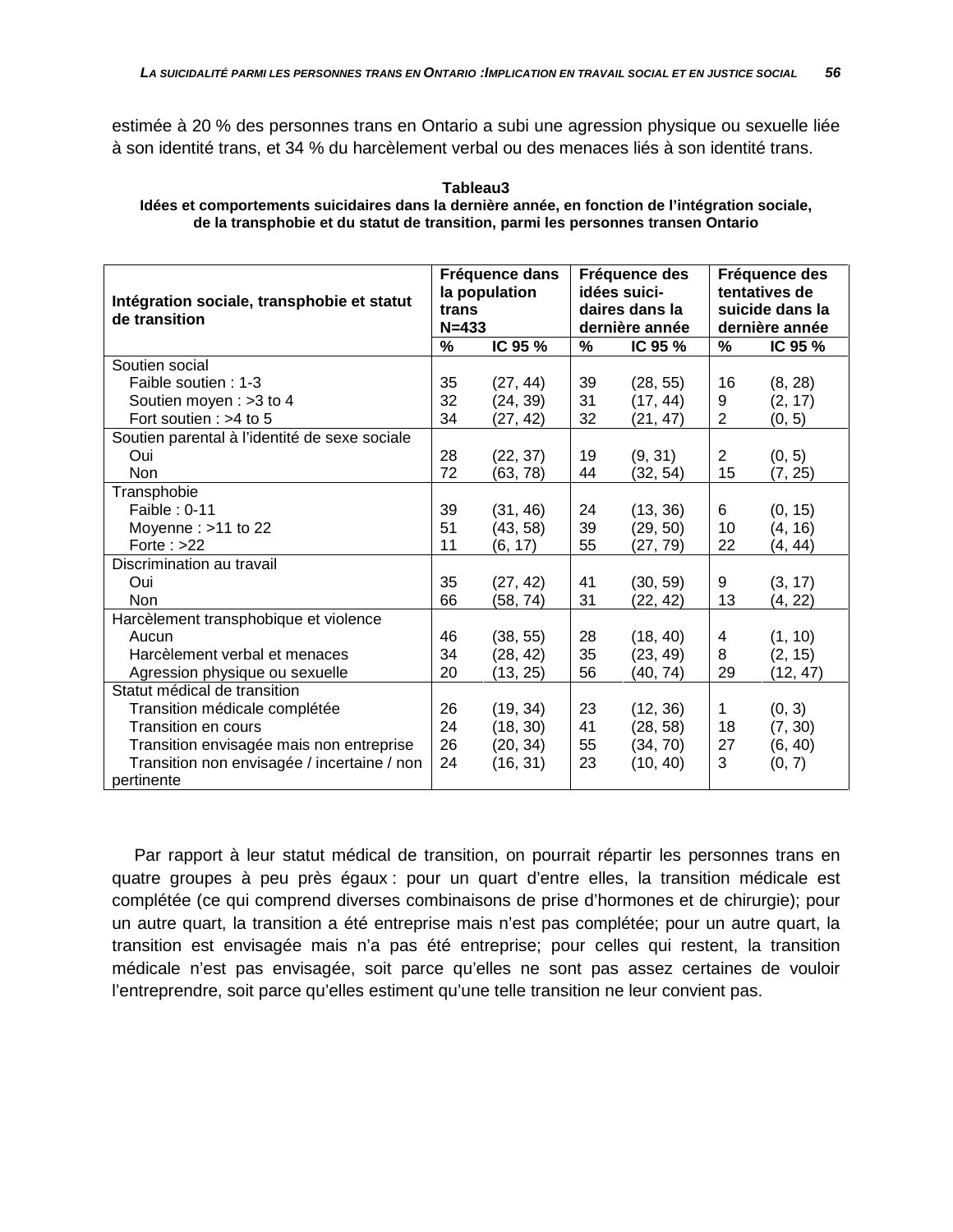Le risque de suicide n'était pas également distribué et variait beaucoup selon les facteurs retenus dans le Tableau 3. Si l'occurrence d'idées suicidaires ne variait pas significativement en fonction du soutien social, les personnes bénéficiant d'un fort soutien social étaient toutefois beaucoup moins susceptibles de faire une tentative de suicide que celles avec un faible soutien (2 % contre 16 %). Un fort soutien parental à l'identité de sexe sociale ou à son expression est associé à une faible prévalence des idées ou des tentatives de suicide dans la dernière année. Les personnes ayant subi des manifestations de transphobie à un niveau élevé étaient plus susceptibles d'envisager le suicide que celles n'ayant connu ces manifestations qu'à un faible niveau. Il est remarquable que la suicidabilité (tant en termes d'idées suicidaires que de tentatives) ne semblait pas varier entre les personnes victimes de discrimination au travail et les autres. Il n'en allait pas de même toutefois pour la violence transphobique qui était en forte corrélation avec la suicidabilité. Parmi les personnes ayant subi des agressions physiques ou sexuelles, 56 % avaient envisagé sérieusement le suicide dans la dernière année et 29 % avaient fait des tentatives, alors que parmi les personnes ne rapportant ni agression, ni harcèlement, ni menaces, ces taux étaient respectivement de 28 % et de 4 %. Ainsi les personnes ayant subi des agressions physiques ou sexuelles étaient sept fois plus à risque d'avoir fait une tentative de suicide dans la dernière année. Enfin, le statut de transition médicale était relié significativement à la suicidabilité. Les idées suicidaires au cours de la dernière année étaient plus fréquentes (à 55 %) parmi les personnes qui envisageaient une transition médicale, un taux significativement plus élevé que chez celles qui l'avaient complétée ou qui n'envisageaient pas de l'entreprendre. Les personnes qui envisagent ou qui entreprennent une telle transition sont aussi celles avec la plus haute prévalence de tentatives de suicide (27 % et 18 % respectivement), des taux plus élevés que dans les deux autres groupes : 1 % parmi les personnes ayant complété leur transition médicale et 3 % parmi celles qui ne l'envisagent pas.

### **IMPLICATIONS EN TRAVAIL SOCIAL**

Les hauts niveaux de suicidabilité observés sont en accord avec les résultats d'autres recherches (Dhejne *et al.*, 2011; Grant *et al.*, 2010; McNeil *et al.*, 2012; Motmans *et al.*, 2010; Whittle *et al.*, 2007; Whittle *et al.*, 2008), et obligent à se préoccuper de leurs graves et immédiates conséquences pour les personnes trans, leurs familles et leurs communautés. Un résultat important montre que la suicidabilité varie grandement en fonction des manifestations de transphobie et de violence transphobique éprouvées par les personnes trans, du soutien social et familial dont elles ont pu bénéficier, et de leur statut de transition. Même si certains chercheurs ont prétendu que leur condition trans étaient la cause des problèmes de santé mentale de ces personnes (Steiner *et al.*, 1985), les résultats de notre recherche suggèrent plutôt que leur suicidabilité est d'abord un problème de justice sociale. L'Association canadienne des travailleurs sociaux (ACTS) a inscrit « la poursuite de la justice sociale » comme l'une des six valeurs fondamentales du travail social, dans le Code déontologie de l'ACTS (2005), en faisant une obligation pour les travailleurs sociaux de viser à l'élimination de la discrimination, à la distribution équitable des ressources pour répondre aux besoins fondamentaux et à la prestation de services pour protéger les individus de tout dommage qu'on pourrait leur causer (p. 5). Nos résultats indiquent que les communautés trans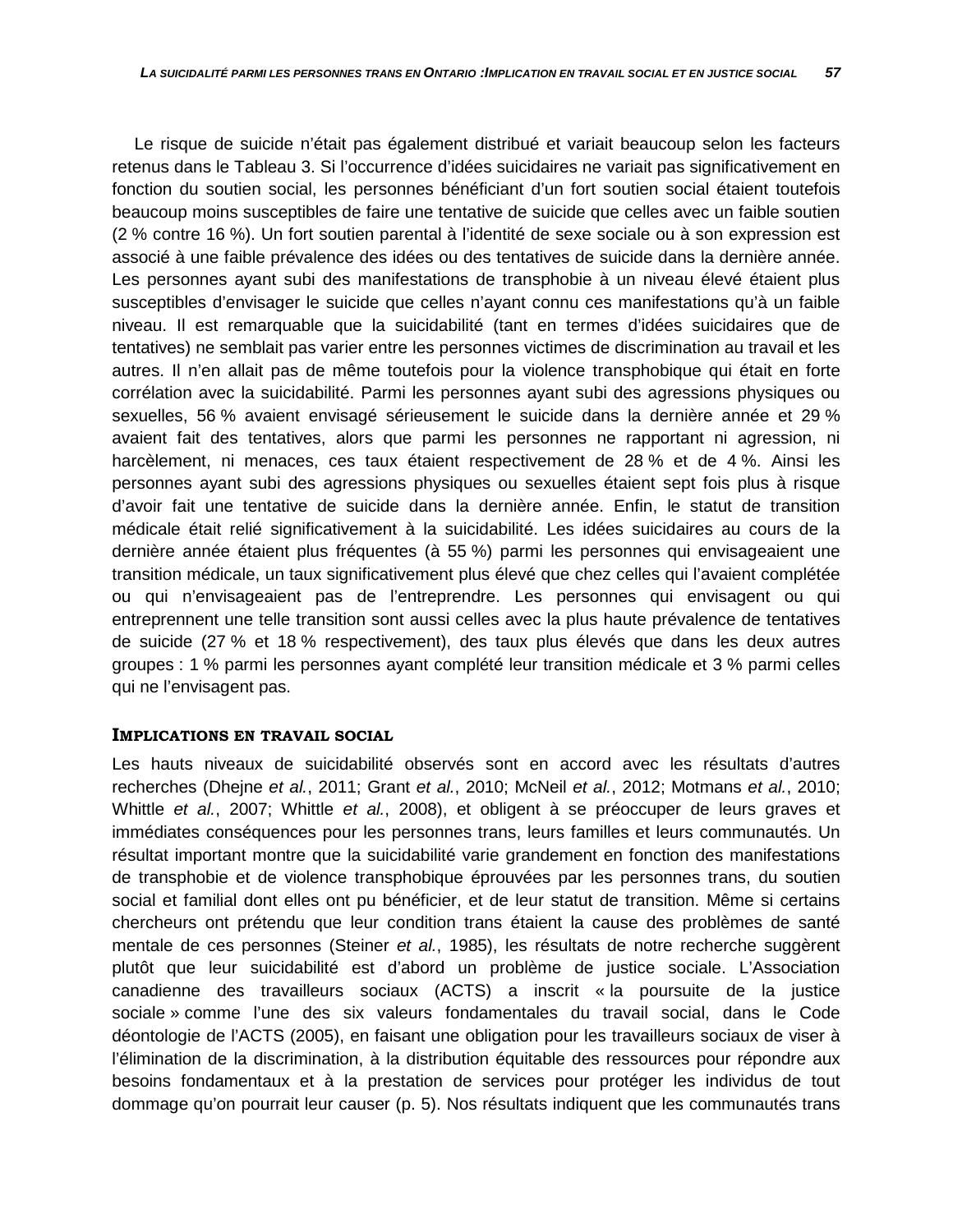ne profitent pas de conditions favorables à la justice sociale. Ce fait a des implications en travail social, en éducation, dans les politiques et la pratique, dont nous discuterons ci-dessous.

Pour les chercheurs et les enseignants en travail social, il est important d'intervenir sur les formes de marginalisation qui ont des conséquences pour les personnes trans, en butte ou non à de la discrimination. Namaste (2000) a introduit le concept d'effacement (*erasure*) pour décrire la façon dont les institutions et la culture dominante traitent la transsexualité, la considérant « ultimement comme une condition impossible » (p. 4-5). Bauer *et al.* (2009) ont identifié deux formes interreliées d'effacement : un effacement informationnel et un effacement institutionnel. Comme ils le notent, l'existence même de personnes trans n'est pas prise en compte dans les systèmes informationnels, comme les recherches, l'évaluation des besoins ou du parcours professionnel. Cet effacement informationnel renforce l'effacement actif ou passif des besoins particuliers des personnes trans dans les politiques et pratiques institutionnelles. En clair, on ne met pas sur pied des programmes pour desservir des personnes dont on estime qu'elles n'existent pas. La possibilité même pour les personnes trans d'obtenir un accès juste et équitable aux services est liée à la collecte et à la diffusion d'informations précises à leur sujet. C'est la responsabilité des chercheurs et des organisations de mettre au point des méthodes qui permettent aux personnes trans d'être identifiées comme telles dans les sondages et les formulaires. C'est la responsabilité des enseignants en travail social de ramasser et de diffuser l'information sur les besoins particuliers des communautés trans.

Les résultats de cette recherche pointent aussi en direction de certains champs de l'action politique où l'intervention des travailleurs sociaux paraît nécessaire, dans les domaines de défense des droits humains, de l'accès à une transition médicale et des politiques des organisations. Étant donné les niveaux élevés de discrimination et de violence auxquels font face les personnes trans, des protections explicites sont nécessaires pour diminuer leur vulnérabilité. Bien que des progrès aient été accomplis, il n'en demeure pas moins que les chartes des droits humains devraient intégrer des protections explicites pour les personnes trans, tant au niveau fédéral qu'à celui des provinces et territoires. Étant donné le lien très fort entre violence transphobique et suicide, il est impératif pour les travailleurs sociaux de promouvoir pour les personnes trans un accès équitable à des services comme les centres de crise et les refuges. Les personnes trans réclamant de tels services ont connu une longue histoire de refus, en particulier les femmes trans qui se voyaient refuser les services offerts aux autres femmes (Namaste, 2000). Les travailleurs sociaux doivent s'assurer que les injustices auxquelles les personnes trans sont en butte dans la société ne se répercutent pas au niveau local de l'offre de services.

Une autre question de politique qu'il faut aborder concerne la transition médicale. Notre recherche a montré que la prévalence du suicide était clairement liée au statut médical de transition, avec un risque élevé chez les personnes qui envisageaient cette transition mais ne l'avaient pas entreprise et un taux beaucoup plus faible chez celle qui l'avait complétée. Ces résultats indiquent qu'il est crucial de démanteler les barrières qui interdisent l'accès aux moyens de transition médicale (hormones et chirurgie). Plus encore, il faudrait reconsidérer la nécessité d'imposer des délais comme « une expérience de vie trans en condition réelle » pour déterminer si une personne est prête ou non à cette transition. Même si les professionnels en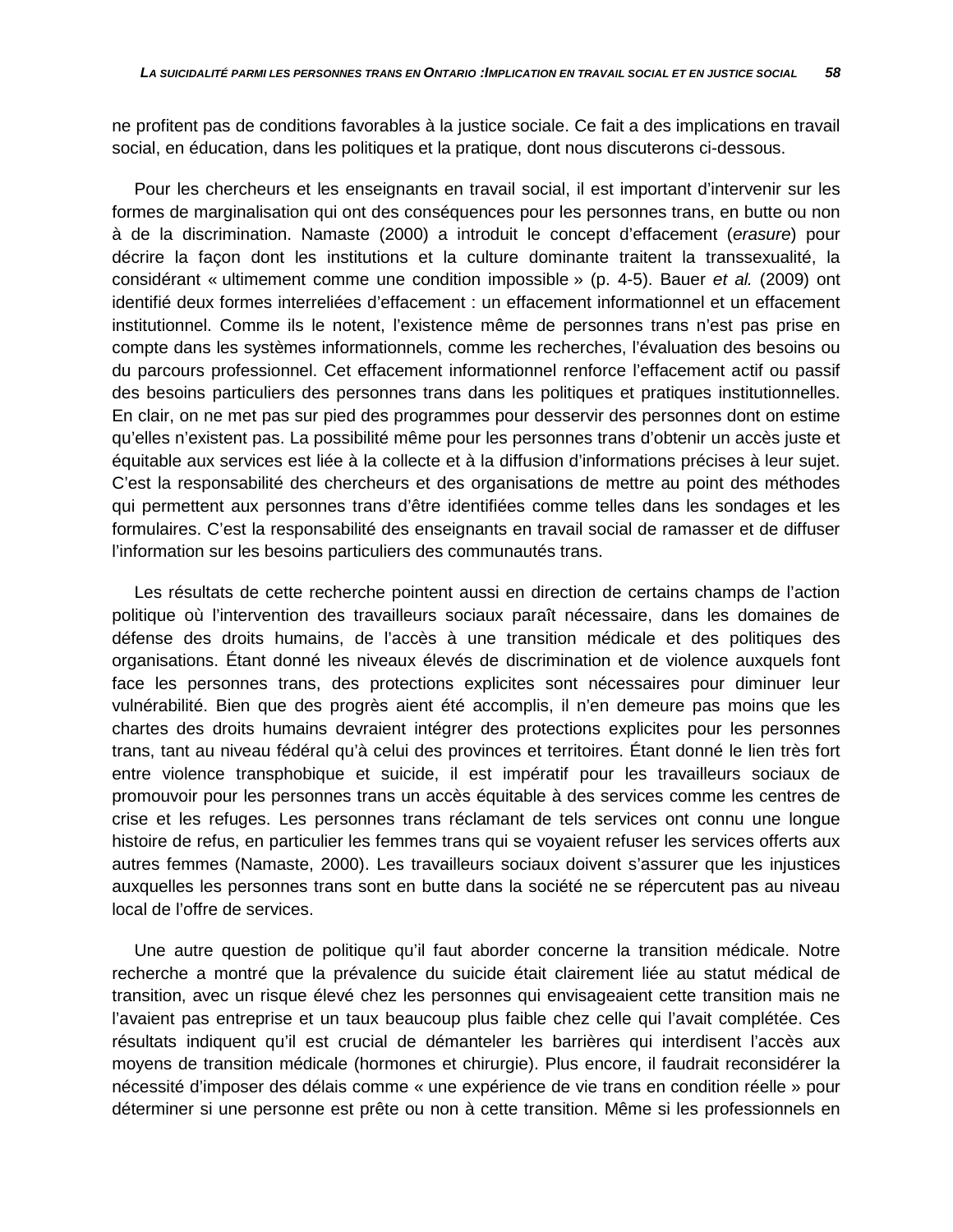santé mentale veulent s'assurer de la stabilité émotive des personnes trans avant d'autoriser cette transition, nos résultats indiquent plutôt que, pour certaines personnes trans, l'accès à la transition médicale peut s'avérer un préalable nécessaire pour atteindre cette stabilité émotive.

Pour les travailleurs sociaux que leur pratique met en contact avec les jeunes et leurs familles, les résultats de notre recherche ont d'importantes conséquences. Comme on l'a noté, les idées et les tentatives de suicide sont significativement plus élevées parmi les jeunes trans, dont les deux tiers ont rapporté avoir fait des tentatives de suicide avant l'âge de 20 ans. Les praticiens en service social doivent donc être avertis de ces risques et s'enquérir des options qui s'offrent à eux pour aider ces jeunes, en termes aussi bien de ressources et de groupes communautaires que de traitements aux hormones de suppression de la puberté et d'accès à des soins précoces de transition. Il est aussi évident, d'après les résultats de notre recherche et d'une étude spécifique concernant les jeunes (Travers *et al.*, 2012), que le soutien familial joue un rôle protecteur clé pour les jeunes gens trans. Bien que de nombreux centres urbains offrent maintenant des services aux jeunes trans et LGBT, très peu d'organisations peuvent fournir du soutien aux parents confrontés à leur propre transphobie et à leurs réactions complexes vis-àvis de leurs enfants trans. Les travailleurs sociaux peuvent renforcer les liens vitaux entre parents et enfants en accompagnant les parents qui apprennent à accepter leurs enfants. Enfin, pour les travailleurs sociaux dans tous les contextes, nos résultats montrent un lien très fort entre un soutien social accessible ou non aux personnes trans et leur suicidabilité. Des initiatives pour renforcer la prise en charge et la résilience des familles et des communautés contribueront à assurer une protection bien nécessaire.

En conclusion, un taux élevé de suicidabilité parmi les personnes trans commande de prendre des mesures pour le réduire. Notre recherche s'ajoute à un corpus de plus en plus important d'études appelant à des actions en travail social pour répondre aux conditions d'injustice sociale vécues dans les communautés trans (Hartley et Whittle, 2003; Mallon, 1999; Morrow et Messinger, 2006; Pyne, 2011; Sakamoto *et al.*, 2009). Ces résultats montrent bien la nécessité de prendre en compte la réalité des personnes trans dans les recherches, les cursus scolaires, la législation sur les droits humains et les politiques des organisations. Ces résultats montrent aussi l'importance pour les personnes trans d'avoir accès à des soins de transition, de favoriser leur acceptation par leurs familles et de promouvoir la justice sociale pour tous les membres des communautés trans.

### **Greta R. Bauer, PhD, MPH**

Professeure Épidémiologie et biostatistique Université Western Ontario

> **Jake Pyne, MSW** Projet « Trans PULSE »

**Matt Caron Francino, MEd** Coordonnateur des services francophones Santé arc-en-ciel Ontario

> **Rebecca Hammond, MSc** Projet « Trans PULSE »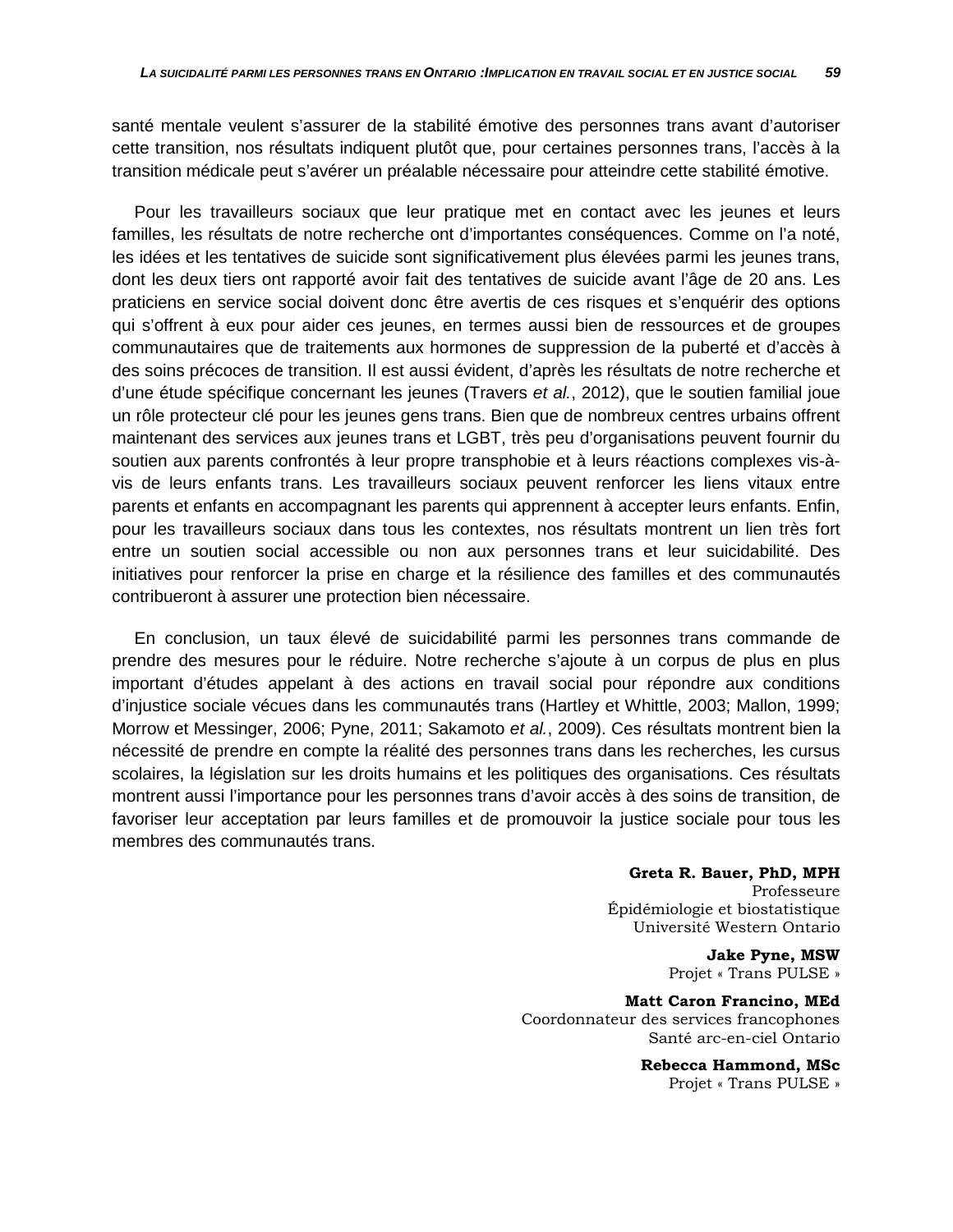### **BIBLIOGRAPHIE**

- Bauer, G.R., R. Hammond, R. Travers, M. Kaay, K.M. Hohenadel et M. Boyce (2009). « "I don't think this is theoretical; this is our lives. How erasure impacts health care for transgender people », *Journal of the Association of Nurses in AIDS Care*, vol. 20, p. 348-361.
- Bauer, G., M. Boyce, T. Coleman, M. Kaay, K. Scanlon et R. Travers (2010). « Qui sont les personnes trans en Ontario? », *Bulletin électronique de Trans PULSE, vol.* 1, n° 1, p. 1-2. [http://transpulseproject.ca/wp-content/uploads/2010/07/E1French.pdf.]
- Bauer, G., N. Nussbaum, R. Travers, L. Munro, J. Pyne et N. Redman (2011). « Nous avons du pain sur la planche: la discrimination au travail et les défis d'emploi pour les personnes trans en Ontario », *Bulletin électronique de Trans PULSE*, vol. 2, n<sup>o</sup> 1, p. 1-3, [http://transpulseproject.ca/wp-content/uploads/2012/04/E3French.pdf. ]
- Bauer, G.R., R. Travers, K. Scanlon et T.A. Coleman (2012). « High heterogeneity of HIVrelated sexual risk among transgender people in Ontario, Canada: a province-wide respondent-driven sampling survey », *BMC Public Health*, vol. 12, n° 292, p. 1-12.
- Canadian Association of Social Workers (2005). *Code of Ethics*. Ottawa. Author. Retrieved March 8, 2013 from: [http://www.casw-acts.ca/sites/default/files/attachements/CASW\_Code%20of%20Ethics.pdf. ]
- Clements-Nolle, K., R. Marx et M. Katz (2006). « Attempted suicide among transgender persons », *Journal of Homosexuality*, vol. 51, n° 3, p. 53-69.
- Dhejne, C., P. Lichtenstein, M. Boman, A.L.V. Johansson, N. Långström et M. Landén (2011). « Long-term follow-up of transsexual persons undergoing sex reassignment surgery: cohort study in Sweden », *PLoS ONE*, vol. 6, n<sup>o</sup> 2, p. e16885.
- Diaz, R.M., G. Ayala, E. Bein, J. Jenne et B.V. Marin (2001). « The impact of homophobia, poverty, and racism on the mental health of Latino gay men », *American Journal of Public Health*, vol. 91, p. 927-932.
- Grant, J.M., L.A. Mottet, J. Tanis, J.L. Herman, J. Harrison et M. Keisling (2010). *National Transgender Discrimination Survey report on health and health care*, Washington, National Center for Transgender Equality and the National Gay and Lesbian Task Force.
- Grant, J.M., L.A. Mottet, J. Tanis, J. Harrison, J.L. Herman et M. Keisling (2011). *Injustice at every turn: a report of the National Transgender Discrimination Survey*, Washington, National Center for Transgender Equality and the National Gay and Lesbian Task Force.
- Hartley, C. et S. Whittle (2003). « Different sexed and gendered bodies demand different ways of thinking about policy and practice », *Practice*, vol. 5, n<sup>o</sup> 3, p. 61-73.
- Heckathorn, D.D. (2002). « Respondent-driven sampling II: deriving valid population estimates from chain-referral samples of hidden populations », *Social Problems*, vol. 49, p. 11-34.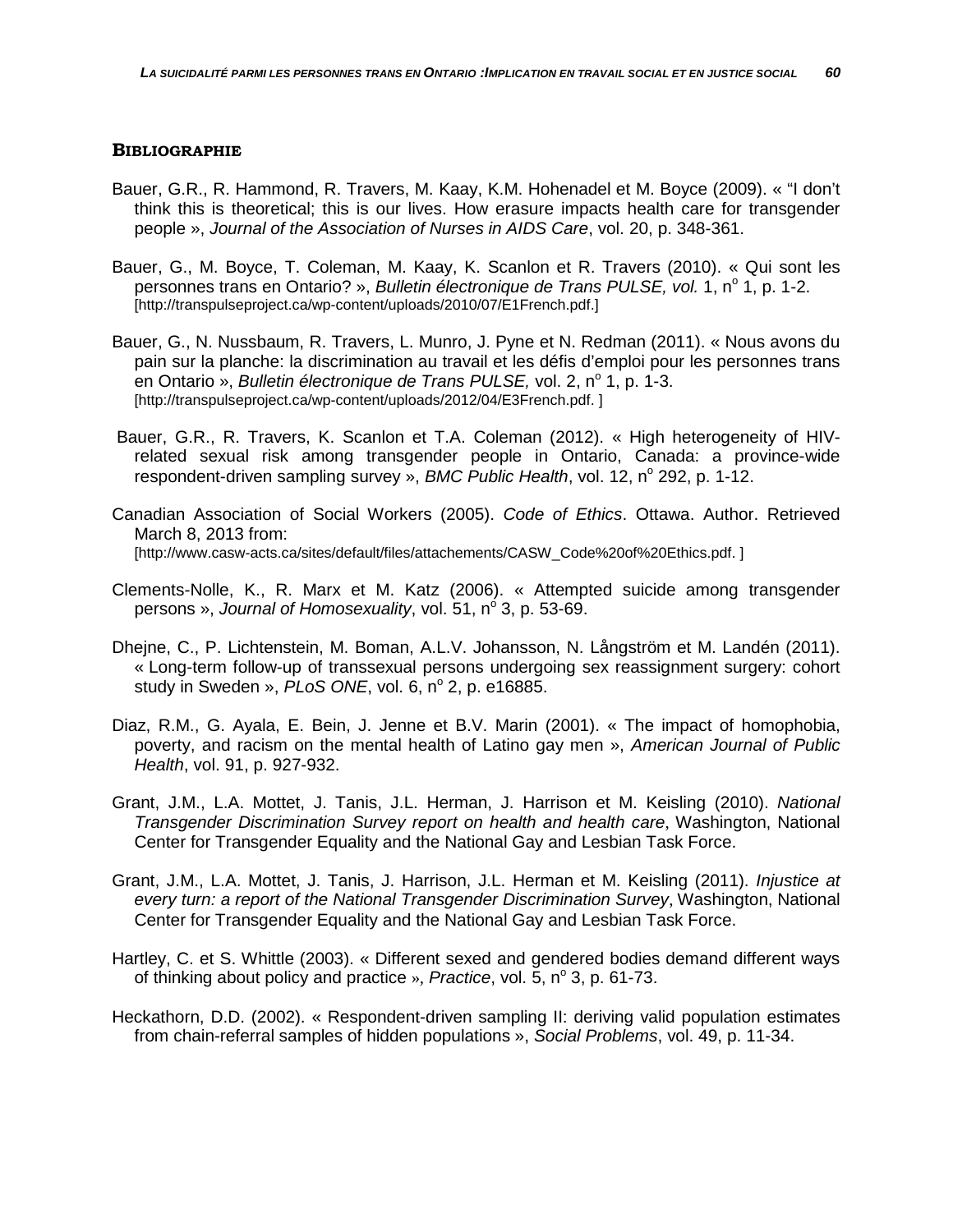- King, M., J. Semlyen, S.S. Tai, H. Killaspy, D. Osborn, D. Popelyuk et I. Nazareth (2008). « A systematic review of mental disorder, suicide, and deliberate self harm in lesbian, gay, and bisexual people », *BMC Psychiatry*, vol. 8, no 70, p. 1-17.
- Lombardi, E.L., R.A. Wilchins, D. Priesing et D. Malouf (2001). « Gender violence: transgender experiences with violence and discrimination », *Journal of Homosexuality*, vol. 42, n<sup>o</sup> 10, p. 89-101.
- Mallon, G.P. (1999). « A call for organizational trans-formation », *Journal of Gay & Lesbian Social Services, vol.* 10, n<sup>os</sup> 3-4, p. 131-142.
- Marcellin, R.L., A. Scheim, G. Bauer et N. Redman (2012). « Les expériences de transphobie parmi les Ontariens et Ontariennes trans », *Bulletin électronique de Trans PULSE,* vol. 3,  $n^{\circ}$  2, p. 1-2.
- Mathy, R.M. (2002). « Transgender identity and suicidality in a nonclinical sample: sexual orientation, psychiatric history, and compulsive behaviors », *Journal of Psychology and Human Sexuality*, vol. 14,  $n^{\circ}$  4, p. 47-65.
- McCreesh, N., S.D.W. Frost, J Seeley, J. Katongole, M.N. Tarsh, R. Ndunguse, F. Jichi, N.L. Lunel, D. Maher, L.G. Johnston, P. Sonnenberg, A.J. Copas, R.J. Hayes et R.G. White (2012). « Evaluation of respondent-driven sampling », *Epidemiology*, vol. 23, p. 138-147.
- McNeil, J., L. Bailey, S. Ellis, J. Morton et M. Regan (2012). *Trans mental health study 2012*, Edinburgh, Equality Network. [http://www.scottishtrans.org/Uploads/Resources/trans\_mh\_study.pdf.]
- Morrow, D. et L. Messinger (2006). *Sexual orientation and gender expression in social work practice: working with gay, lesbian, bisexual & transgender people*, New York, Columbia University Press.
- Motmans, J., I. de Biolley et S. Debunne (2010). *Being transgender in Belgium: mapping the social and legal situation of transgender people*, Brussels, Institute for the equality of women and men. [http://igvm-iefh.belgium.be/nl/binaries/34%20-%20Transgender\_ENG\_tcm336-99783.pdf.]
- Namaste, V.K. (2000). *Invisible lives: the erasure of transsexual and transgendered people*, Chicago, Chicago Press.
- Nock, M.K., G. Borges, E.J. Bromet, C.B. Cha, R.C. Kessler et S. Lee (2008). « Suicide and Suicidal Behavior », *Epidemiologic Reviews*, vol. 30, p. 133-154.
- Nuttbrock, L., W. Bockting, A. Rosenblum, M. Mason, M. Macri et J. Becker (2012). « Gender identity conflict/affirmation and major depression across the life course of transgender women », *International Journal of Transgenderism*, vol. 13, n° 3, p. 91-103.
- Nuttbrock, L., S. Hwahng, W. Bockting, A. Rosenblum, M. Mason, M. Macri et J. Becker (2010). « Psychiatric impact of gender-related abuse across the life course of male-to-female transgender persons », *Journal of Sex Research*, vol. 47, n<sup>o</sup> 1, p. 12-23.